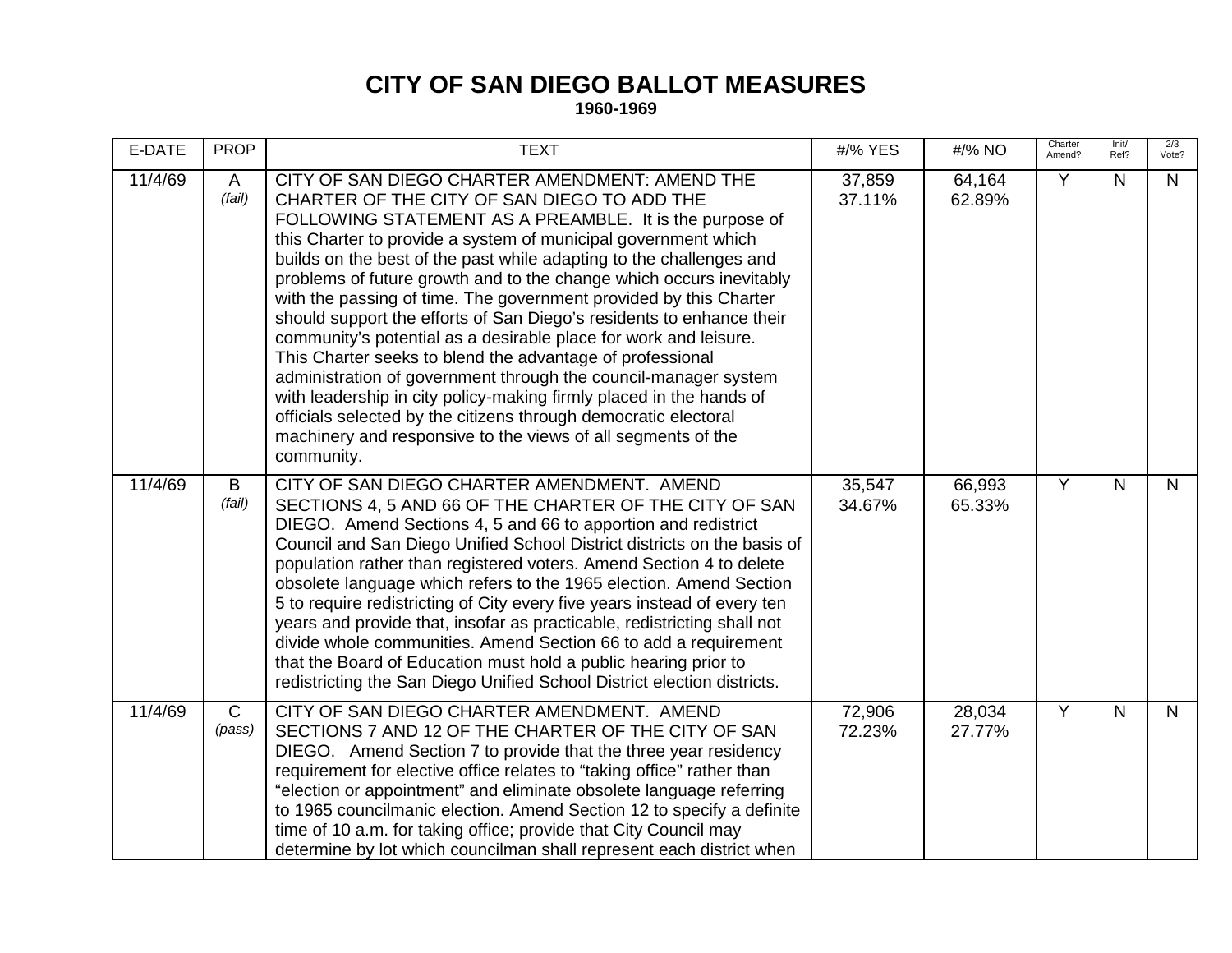| E-DATE  | <b>PROP</b>           | <b>TEXT</b>                                                                                                                                                                                                                                                                                                                                                                                                                                                                                                                                                                                                                                                                                                                                                                                                                                                                                                                                                                                                                                                  | #/% YES          | #/% NO           | Charter<br>Amend? | Init/<br>Ref? | 2/3<br>Vote? |
|---------|-----------------------|--------------------------------------------------------------------------------------------------------------------------------------------------------------------------------------------------------------------------------------------------------------------------------------------------------------------------------------------------------------------------------------------------------------------------------------------------------------------------------------------------------------------------------------------------------------------------------------------------------------------------------------------------------------------------------------------------------------------------------------------------------------------------------------------------------------------------------------------------------------------------------------------------------------------------------------------------------------------------------------------------------------------------------------------------------------|------------------|------------------|-------------------|---------------|--------------|
|         |                       | redistricting occurs; add a paragraph waiving the one-year residency<br>requirement in a district if redistricting takes place affecting persons<br>residing in affected districts contiguous to the redistricted areas so<br>that those persons will be eligible to become candidates.                                                                                                                                                                                                                                                                                                                                                                                                                                                                                                                                                                                                                                                                                                                                                                      |                  |                  |                   |               |              |
| 11/4/69 | D<br>(fail)           | CITY OF SAN DIEGO CHARTER AMENDMENT. AMEND SECTION<br>10 OF THE CHARTER OF THE CITY OF SAN DIEGO. Amend<br>Section 10 to provide for both nomination and election of Council<br>members by district rather than by present system of nomination by<br>district and election by voters of whole city; clarify language by<br>substituting word "day" for word "Monday" in first paragraph and<br>deleting words "all of" in fifth paragraph; provide in last paragraph that<br>the required oath be taken prior to taking office and delete<br>requirement of filing an official bond as one is not required.                                                                                                                                                                                                                                                                                                                                                                                                                                                 | 31,368<br>30.85% | 70,314<br>69.15% | Y                 | $\mathsf{N}$  | N            |
| 11/4/69 | E<br>(pass)           | CITY OF SAN DIEGO CHARTER AMENDMENT. AMEND SECTION<br>12 OF THE CHARTER OF THE CITY OF SAN DIEGO. Amend fourth<br>paragraph of Section 12 to provide that Council shall vacate the seat<br>of councilman in event of prolonged absence which is unexcused.                                                                                                                                                                                                                                                                                                                                                                                                                                                                                                                                                                                                                                                                                                                                                                                                   | 61,937<br>61.70% | 38,440<br>38.30% | Y                 | N             | $\mathsf{N}$ |
| 11/4/69 | $\mathsf F$<br>(fail) | CITY OF SAN DIEGO CHARTER AMENDMENT. ADD NEW<br>SECTION 41.1 AND AMEND SECTIONS 12 AND 24 OF THE<br>CHARTER OF THE CITY OF SAN DIEGO. Add new Section 41.1<br>establishing a five-member Legislative Salary Review Commission, to<br>be appointed by Civil Service Commission, which shall make<br>recommendations concerning the rates of pay for the Mayor and<br>members of the Council on or before March 1 of each even-<br>numbered year and providing that the Council may adopt rates of pay<br>for the Mayor and Council by an ordinance having a ninety-day<br>referendum period which is subject to the additional conditions that<br>the rates of pay established shall not exceed the recommendations<br>made by the Legislative Salary Review Commission and all<br>councilmen shall receive the same rate of pay. Amend Sections 12<br>and 24 to provide that current rates of pay established for<br>Councilmen and Mayor shall be effective until the effective date of the<br>first salary ordinance adopted pursuant to new Section 41.1. | 29,081<br>28.58% | 72,673<br>71.42% | Υ                 | $\mathsf{N}$  | $\mathsf{N}$ |
| 11/4/69 | G<br>(pass)           | CITY OF SAN DIEGO CHARTER AMENDMENT. AMEND SECTION<br>16 OF THE CHARTER OF THE CITY OF SAN DIEGO. Amend<br>Section 16 to change the present six-calendar day minimum period<br>between introduction and passage of non-emergency ordinances to                                                                                                                                                                                                                                                                                                                                                                                                                                                                                                                                                                                                                                                                                                                                                                                                               | 59,145<br>59.20% | 40,760<br>40.80% | Y                 | N             | $\mathsf{N}$ |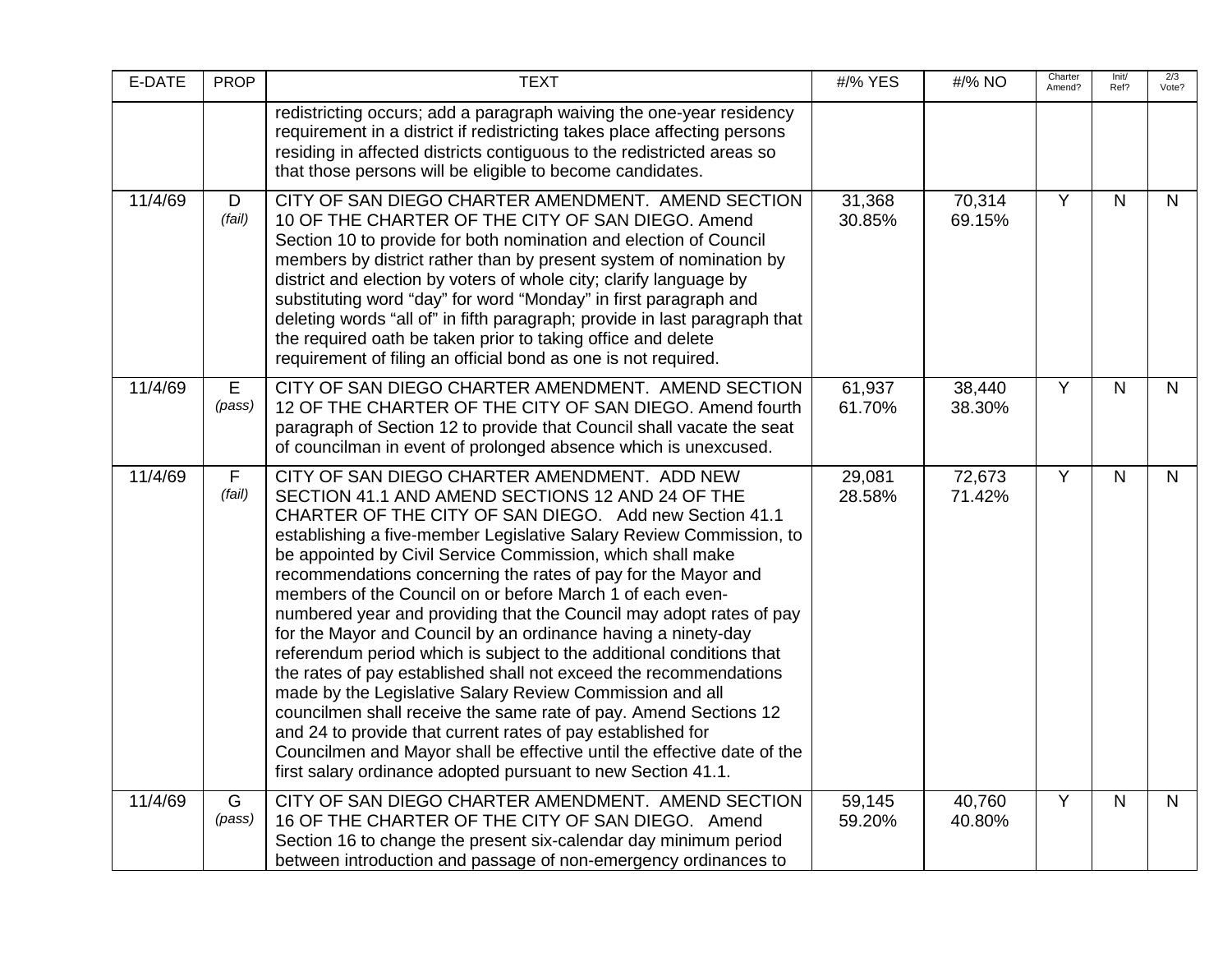| E-DATE  | <b>PROP</b> | <b>TEXT</b>                                                                                                                                                                                                                                                                                                                                                                                                                                                                                                                                                                                                                                                                                                                                                                                                                                                                                                                                                                                                                                                                                                                                                                                                                                                                                                                                                                                                   | #/% YES          | #/% NO           | Charter<br>Amend? | Init/<br>Ref? | 2/3<br>Vote? |
|---------|-------------|---------------------------------------------------------------------------------------------------------------------------------------------------------------------------------------------------------------------------------------------------------------------------------------------------------------------------------------------------------------------------------------------------------------------------------------------------------------------------------------------------------------------------------------------------------------------------------------------------------------------------------------------------------------------------------------------------------------------------------------------------------------------------------------------------------------------------------------------------------------------------------------------------------------------------------------------------------------------------------------------------------------------------------------------------------------------------------------------------------------------------------------------------------------------------------------------------------------------------------------------------------------------------------------------------------------------------------------------------------------------------------------------------------------|------------------|------------------|-------------------|---------------|--------------|
|         |             | twelve-calendar days.                                                                                                                                                                                                                                                                                                                                                                                                                                                                                                                                                                                                                                                                                                                                                                                                                                                                                                                                                                                                                                                                                                                                                                                                                                                                                                                                                                                         |                  |                  |                   |               |              |
| 11/4/69 | H<br>(fail) | CITY OF SAN DIEGO CHARTER AMENDMENT. AMEND SECTION<br>24 OF THE CHARTER OF THE CITY OF SAN DIEGO. Amend first<br>paragraph of Section 24 to identify the Mayor as the political and<br>legislative head of the City; assign responsibility to the Mayor for<br>human relations leadership; require the Mayor to develop an annual<br>municipal legislative program for presentation to the Council; and<br>authorizing the Mayor to develop and propose to the Council other<br>legislative proposals from time to time.                                                                                                                                                                                                                                                                                                                                                                                                                                                                                                                                                                                                                                                                                                                                                                                                                                                                                      | 25,877<br>25.89% | 74,069<br>74.11% | Y                 | $\mathsf{N}$  | $\mathsf{N}$ |
| 11/4/69 | (fail)      | CITY OF SAN DIEGO CHARTER AMENDMENT. AMEND SECTION<br>27 OF THE CHARTER OF THE CITY OF SAN DIEGO. Amend<br>Section 27 to increase from sixty to ninety days the time within which<br>the Council must fill a vacancy in the office of City Manager and<br>provide that if the Council does not fill the vacancy within ninety days<br>then said vacancy shall be filled by the Mayor, and deleting<br>unnecessary language.                                                                                                                                                                                                                                                                                                                                                                                                                                                                                                                                                                                                                                                                                                                                                                                                                                                                                                                                                                                   | 26,861<br>27.01% | 72,580<br>72.99% | $\overline{Y}$    | $\mathsf{N}$  | $\mathsf{N}$ |
| 11/4/69 | J<br>(pass) | CITY OF SAN DIEGO CHARTER AMENDMENT. REPEAL<br>SECTIONS 42 AND 43.1 AND AMEND SECTIONS 41, 43, 115 AND<br>144 OF THE CHARTER OF THE CITY OF SAN DIEGO. Places<br>provisions concerning Planning Commission (Sections 42) in Section<br>41 relating to Commissions. Places provisions concerning<br>appointment of Commission, Board and Committee Members<br>(Section 43.1) in Section 41 and Section 43 relating to Advisory<br>Boards and Committees. Amend Sections 41, 43, 115 and 144 to<br>provide that: commissioners' terms expire during different years;<br>commission, board and committee members' terms may extend<br>beyond elective term of appointing Mayor; Planning Commissioners<br>serve four-year instead of two-year terms; commissioners are limited<br>to two full terms with one term intervening before reappointment with<br>this provision applying to anyone who has served two full consecutive<br>terms by January 1972; advisory board members are limited to eight<br>consecutive years in office with four years intervening before<br>reappointment; Funds and Planning Commissioners may be removed<br>for cause by majority of Council; Council appoints board and<br>Committee members if Mayor fails to appoint within 45 days; Council<br>may remove board and committee members by majority vote;<br>requirement that citizens' committees be limited to advising on | 65,295<br>67.00% | 32,153<br>33.00% | $\overline{Y}$    | $\mathsf{N}$  | $\mathsf{N}$ |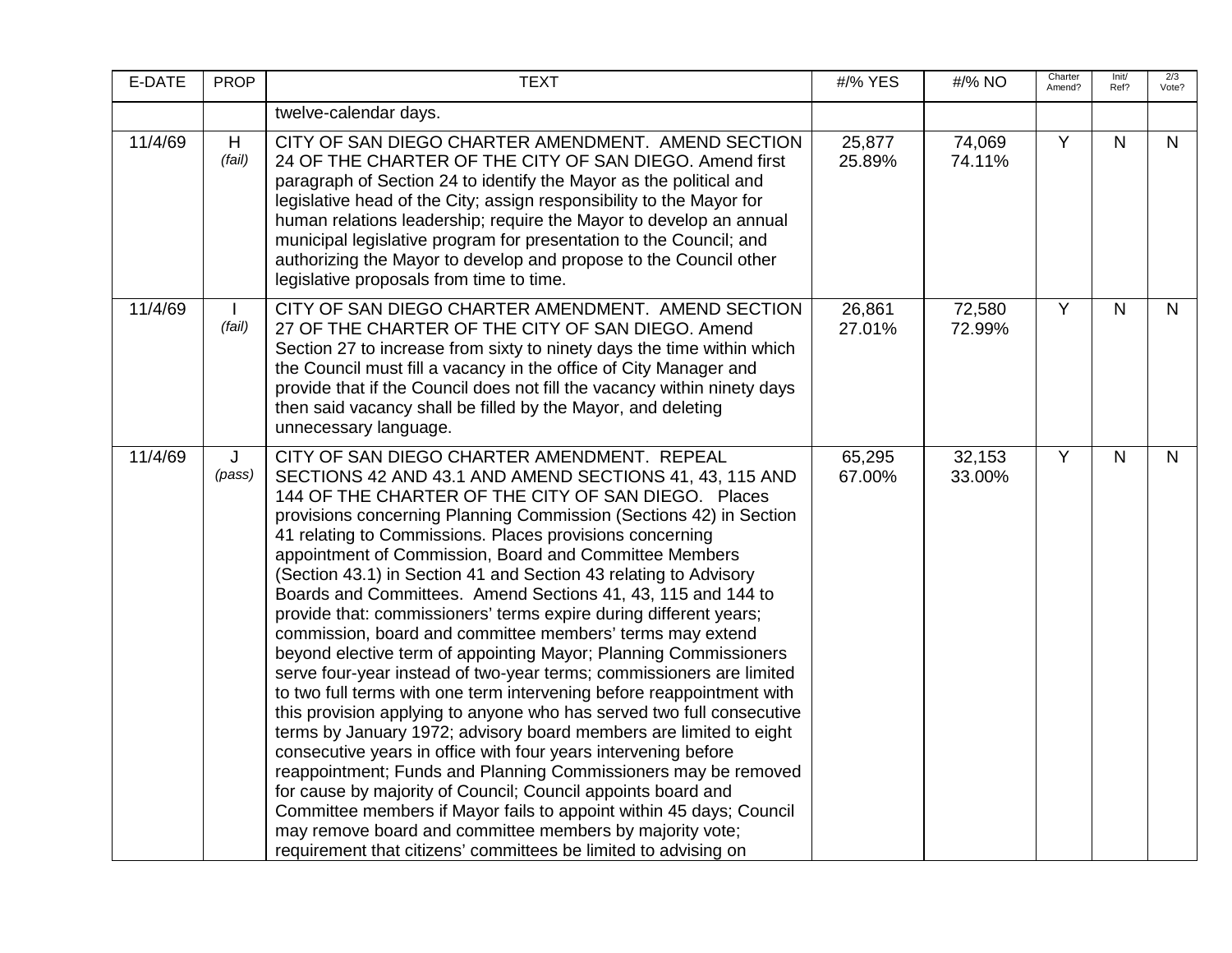| E-DATE  | <b>PROP</b> | <b>TEXT</b>                                                                                                                                                                                                                                                                                                                                                                                                                                                                                                                                                                                                                                                                                                                                                                                                                                        | #/% YES          | #/% NO           | Charter<br>Amend? | Init/<br>Ref? | 2/3<br>Vote? |
|---------|-------------|----------------------------------------------------------------------------------------------------------------------------------------------------------------------------------------------------------------------------------------------------------------------------------------------------------------------------------------------------------------------------------------------------------------------------------------------------------------------------------------------------------------------------------------------------------------------------------------------------------------------------------------------------------------------------------------------------------------------------------------------------------------------------------------------------------------------------------------------------|------------------|------------------|-------------------|---------------|--------------|
|         |             | technical questions be deleted; requirement that one member of<br>Retirement Board be resident official of a life insurance company be<br>deleted.                                                                                                                                                                                                                                                                                                                                                                                                                                                                                                                                                                                                                                                                                                 |                  |                  |                   |               |              |
| 11/4/69 | K<br>(pass) | CITY OF SAN DIEGO CHARTER AMENDMENT. AMEND SECTION<br>66 OF THE CHARTER OF THE CITY OF SAN DIEGO. Amend first<br>paragraph of Section 66 to maintain present procedure of nominating<br>school board members by district and electing by registered voters of<br>whole San Diego Unified School District; provides that school board<br>candidates shall have been registered voters of school district for at<br>least three years and resident of election district for one year<br>preceding taking office; provides procedure for remaining members to<br>fill a vacancy on Board within thirty days or they must call an election<br>to fill vacancy by a primary election in the district in which the<br>vacancy occurs and a general election within the entire school<br>District. Delete obsolete language referring to prior elections. | 52,923<br>53.19% | 46,577<br>46.81% | Y                 | N.            | N.           |
| 11/4/69 | L<br>(pass) | CITY OF SAN DIEGO CHARTER AMENDMENT. AMEND<br>SECTIONS 69, 71 AND 81 OF THE CHARTER OF THE CITY OF<br>SAN DIEGO. Amend Section 69 to require that budget estimates of<br>departments not under the City Manager be submitted to him by April<br>1 instead of April 15 and provide that printed copies of budget<br>estimate will be available for examination. Amend Section 71 to<br>require a minimum of two public hearings upon the annual<br>appropriation ordinance and provide that it must be adopted during<br>the month of July. Amend Section 81 by deleting detailed language<br>and by making Manager responsible for establishing internal<br>budgetary allotments.                                                                                                                                                                  | 57,080<br>58.37% | 40,705<br>41.63% | $\overline{Y}$    | N.            | $\mathsf{N}$ |
| 11/4/69 | M<br>(fail) | CITY OF SAN DIEGO CHARTER AMENDMENT. AMEND<br>SECTIONS 70 AND 85 AND REPEAL SECTIONS 88 AND 89 OF<br>THE CHARTER OF THE CITY OF SAN DIEGO. Amend Section 70<br>relating to Council's power to fix salaries to delete unnecessary<br>reference to specific officials. Amend Section 85 to allow Council to<br>adopt ordinance providing for alternate methods of deposits of money<br>upon recommendation of City Auditor and Comptroller. Repeals<br>Section 88 and 89 relating to monthly reports of officers and monthly<br>statements by the Auditor and Comptroller as similar language is<br>contained in Section 39.                                                                                                                                                                                                                         | 46,674<br>48.02% | 50,517<br>51.98% | Y                 | N.            | N.           |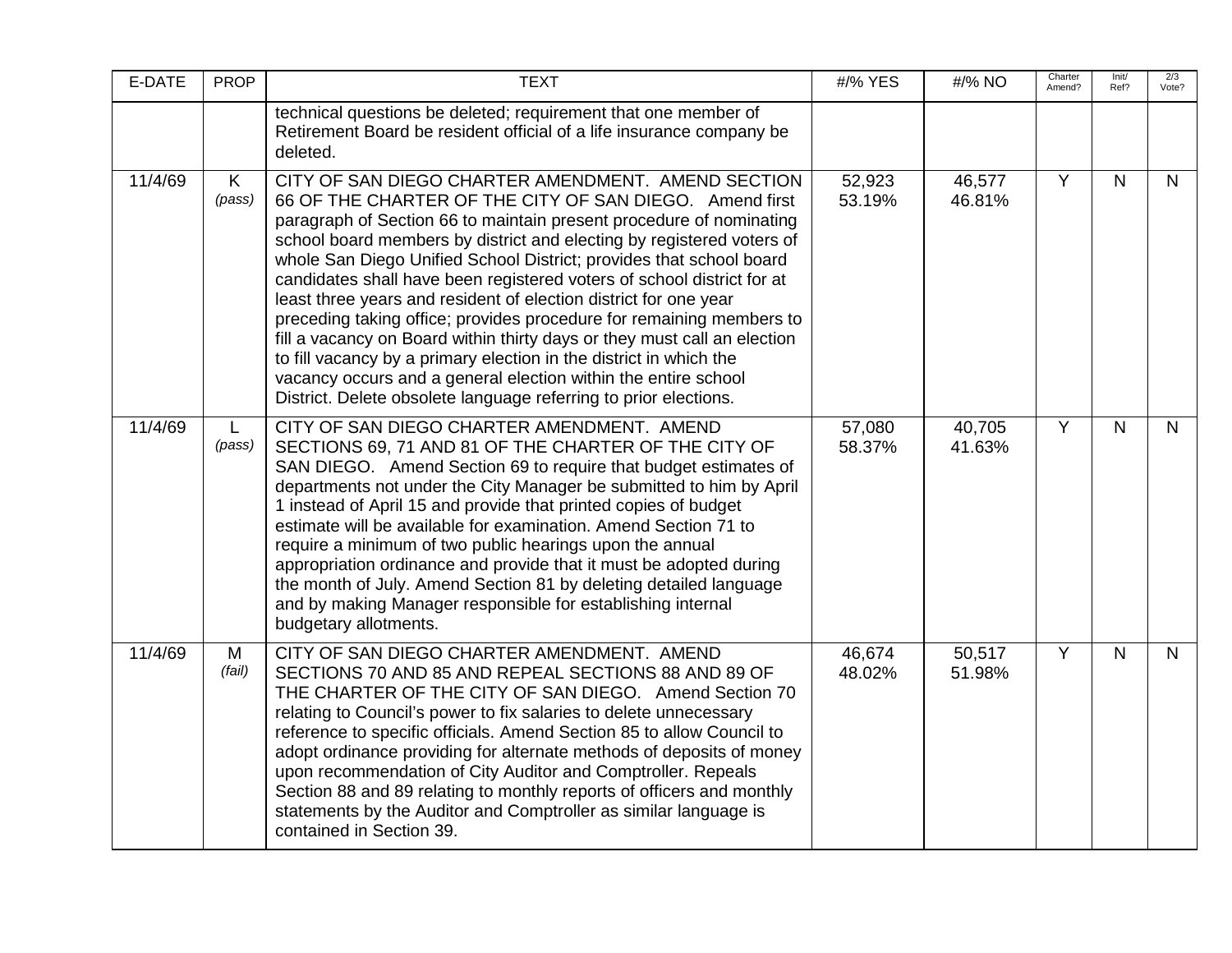| E-DATE  | <b>PROP</b>            | <b>TEXT</b>                                                                                                                                                                                                                                                                                                                                                                                                                                                                                     | #/% YES          | #/% NO           | Charter<br>Amend? | Init/<br>Ref? | 2/3<br>Vote?   |
|---------|------------------------|-------------------------------------------------------------------------------------------------------------------------------------------------------------------------------------------------------------------------------------------------------------------------------------------------------------------------------------------------------------------------------------------------------------------------------------------------------------------------------------------------|------------------|------------------|-------------------|---------------|----------------|
| 11/4/69 | $\mathsf{N}$<br>(fail) | CITY OF SAN DIEGO CHARTER AMENDMENT. AMEND SECTION<br>92 OF THE CHARTER OF THE CITY OF SAN DIEGO. Amend<br>Section 92 to delete maximum interest limitation of five percent per<br>annum on short term notes.                                                                                                                                                                                                                                                                                   | 45,138<br>47.51% | 49,872<br>52.49% | Y                 | N             | $\mathsf{N}$   |
| 11/4/69 | $\circ$<br>(pass)      | CITY OF SAN DIEGO CHARTER AMENDMENT. AMEND SECTION<br>103 OF THE CHARTER OF THE CITY OF SAN DIEGO. Amend<br>Section 103 to require a two-thirds vote of the Council to grant a<br>franchise for use of any public property rather than five votes of the<br>Council to conform to extraordinary vote requirement as contained in<br>Charter prior to 1963 when the Council was increased from seven to<br>nine members.                                                                         | 79,702<br>79.13% | 21,024<br>20.87% | Y                 | $\mathsf{N}$  | $\mathsf{N}$   |
| 11/4/69 | P<br>(fail)            | CITY OF SAN DIEGO CHARTER AMENDMENT. AMEND SECTION<br>117 OF THE CHARTER OF THE CITY OF SAN DIEGO. Amend<br>Section 117 to permit the Mayor to have four unclassified assistants<br>plus additional unclassified assistants when authorized by a two-<br>thirds vote of the Council and delete obsolete language referring to<br>incumbents in positions of Planning Director and Principal Assistant<br>to Planning Director on January 1, 1963 as both individuals have left<br>City Service. | 20,421<br>20.28% | 80,280<br>79.72% | $\overline{Y}$    | $\mathsf{N}$  | $\mathsf{N}$   |
| 11/4/69 | Q<br>(pass)            | CITY OF SAN DIEGO CHARTER AMENDMENT. AMEND SECTION<br>211 OF THE CHARTER OF THE CITY OF SAN DIEGO. Amend<br>Section 211 to require officers and committee, board or commission<br>members to take and subscribe to an oath or affirmation as provided<br>by the Constitution or General Law of the State and deleting oath<br>prescribed in paragraph 2 to comply with recent Supreme Court<br>decisions.                                                                                       | 73,444<br>73.64% | 26,288<br>26.36% | Y                 | $\mathsf{N}$  | $\mathsf{N}$   |
| 9/16/69 | A<br>(fail)            | CITY OF SAN DIEGO CHARTER AMENDMENT: AMENDS<br>SECTION 18 OF THE CHARTER OF THE CITY OF SAN DIEGO.<br>Shall Section 18 of the Charter be amended to provide that only the<br>title, number and a brief description of the subject matter of each<br>ordinance or resolution of a general nature be published rather than<br>publishing the text in full?                                                                                                                                        | 29,176<br>48.50% | 30,985<br>51.50% | Y                 | $\mathsf{N}$  | $\mathsf{N}$   |
| 9/16/69 | B<br>(fail)            | Shall Ordinance No. 10086 (New Series) of The City of San Diego,<br>entitled "An ordinance authorizing the sale, lease, use or other<br>disposition of that portion of Mount Hope Cemetery which is situated<br>north of Market Street, for any purpose found by the City Council to                                                                                                                                                                                                            | 21,674<br>35.73% | 38,988<br>64.27% | $\mathsf{N}$      | N             | $\overline{Y}$ |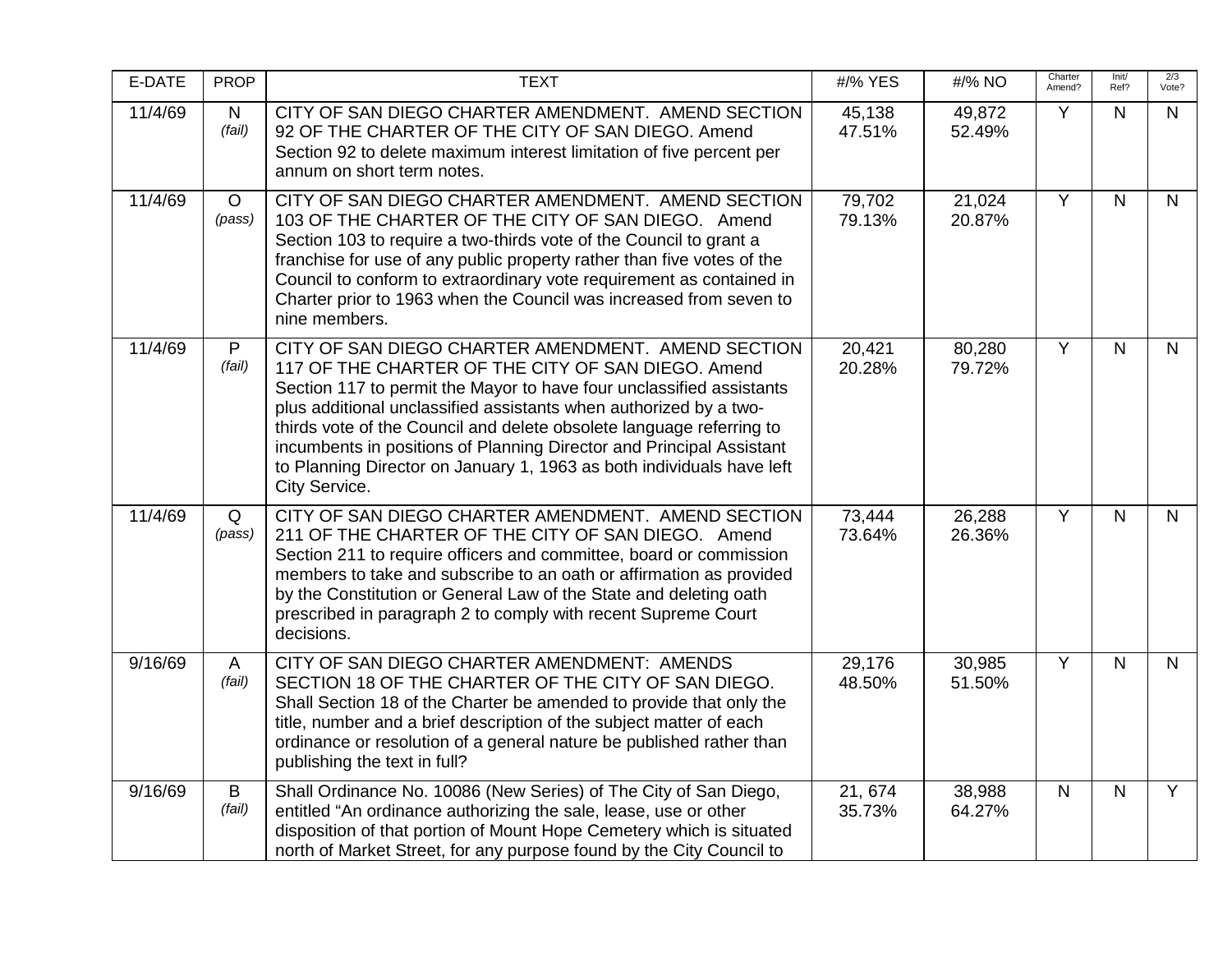| E-DATE  | <b>PROP</b>            | <b>TEXT</b>                                                                                                                                                                                                                                                                                                                                                                                                                                                                                                                                                                                       | #/% YES           | #/% NO            | Charter<br>Amend? | Init/<br>Ref?  | 2/3<br>Vote? |
|---------|------------------------|---------------------------------------------------------------------------------------------------------------------------------------------------------------------------------------------------------------------------------------------------------------------------------------------------------------------------------------------------------------------------------------------------------------------------------------------------------------------------------------------------------------------------------------------------------------------------------------------------|-------------------|-------------------|-------------------|----------------|--------------|
|         |                        | be in the best interests of the people of the City of San Diego, and<br>repealing Ordinance No. 9072 (New Series) ratified by the voters on<br>November 3, 1964," adopted by the Council on July 15, 1969 be<br>ratified?                                                                                                                                                                                                                                                                                                                                                                         |                   |                   |                   |                |              |
| 11/5/68 | K<br>(fail)            | CITY OF SAN DIEGO INITIATIVE MEASURE: ADDITION OF<br>FLUORIDE TO THE CITY'S WATER SUPPLY. Shall an ordinance<br>providing for the addition of fluoride to the water supply of the City, to<br>raise the fluoride content to a ratio not to exceed one part of fluoride<br>to one million parts of water, and repealing Ordinance No. 6196 (New<br>Series) which prohibits the addition of fluoride to the water supply of<br>the City, be approved?                                                                                                                                               | 107,513<br>47.84% | 117,243<br>52.16% | $\mathsf{N}$      | init           | N            |
| 11/5/68 | L.<br>(fail)           | CITY OF SAN DIEGO REFERENDARY MEASURE: PLANNING<br>ADMINISTRATION. Shall Ordinance No. 9780 (New Series),<br>adopted by the Council, which places the Planning Department in the<br>Administrative Service of the City, responsible to the City Manager,<br>and which retains the Planning Commission as an independent<br>advisory body on planning items, be approved?                                                                                                                                                                                                                          | 84,253<br>40.26%  | 125,025<br>59.74% | $\mathsf{N}$      | ref            | $\mathsf{N}$ |
| 11/5/68 | M<br>(pass)            | CITY OF SAN DIEGO BALBOA PARK FACILITIES BOND<br>PROPOSAL. To augment any funds available from private or public<br>sources and to improve, develop and expand the park and<br>recreational services of the City in Balboa Park, shall the City incur a<br>bonded indebtedness in the principal amount of Three Million Five<br>Hundred Thousand Dollars, to permit the acquisition, construction or<br>completion of facilities in Balboa Park, including but not limited to the<br>acquisition, construction or completion of a new Food and Beverage<br>Building to replace the old structure? | 153,535<br>68.50% | 70,620<br>31.50%  | N                 | N              | Y            |
| 6/4/68  | $\mathsf{A}$<br>(pass) | CITY OF SAN DIEGO CHARTER AMENDMENT: AMEND SECTION<br>80 AND SECTION 99 OF THE CHARTER OF THE CITY OF SAN<br>DIEGO. Shall the Charter be amended to include a debt limitation<br>provision consistent with the Constitution of the State of California,<br>and to remove certain inconsistent provisions now contained in<br>Section 80 and Section 99?                                                                                                                                                                                                                                           | 112,756<br>70.76% | 46,583<br>29.34%  | $\overline{Y}$    | $\overline{N}$ | N            |
| 6/4/68  | B<br>(fail)            | CITY OF SAN DIEGO CHARTER AMENDMENT: AMEND SECTION<br>117 OF THE CHARTER OF THE CITY OF SAN DIEGO. Shall the<br>Charter be amended to provide for assistants to the Mayor and to the<br>City Council to be in the unclassified service of the City?                                                                                                                                                                                                                                                                                                                                               | 37,817<br>23.10%  | 125,863<br>76.90% | $\overline{Y}$    | N              | $\mathsf{N}$ |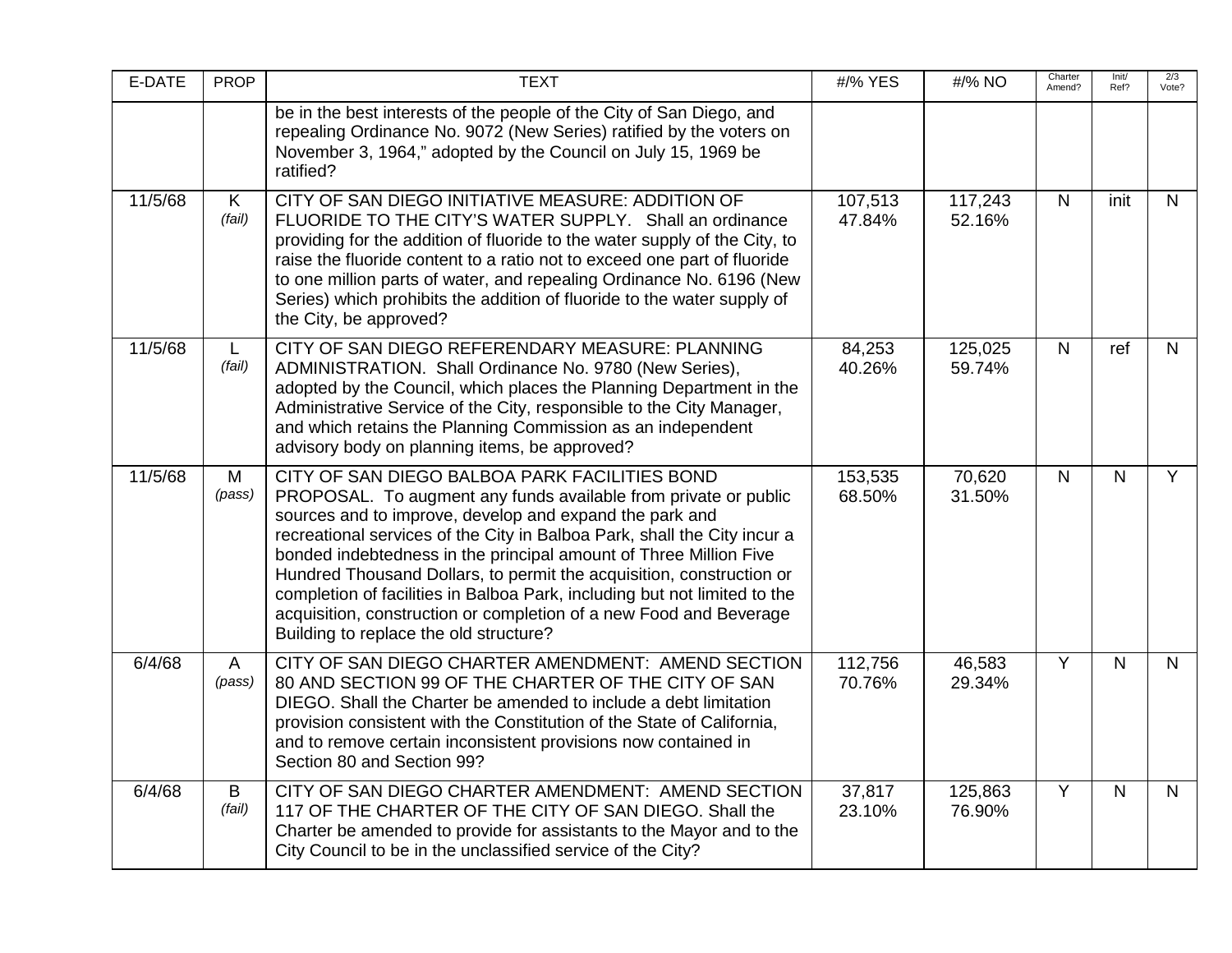| E-DATE  | <b>PROP</b>            | <b>TEXT</b>                                                                                                                                                                                                                                                                                                                                                                                                                                                                                                                                                                                                                                                                                                                                                                                                                                                                                                                                                                                                                               | #/% YES           | #/% NO           | Charter<br>Amend? | Init/<br>Ref?           | 2/3<br>Vote?   |
|---------|------------------------|-------------------------------------------------------------------------------------------------------------------------------------------------------------------------------------------------------------------------------------------------------------------------------------------------------------------------------------------------------------------------------------------------------------------------------------------------------------------------------------------------------------------------------------------------------------------------------------------------------------------------------------------------------------------------------------------------------------------------------------------------------------------------------------------------------------------------------------------------------------------------------------------------------------------------------------------------------------------------------------------------------------------------------------------|-------------------|------------------|-------------------|-------------------------|----------------|
| 6/4/68  | $\mathsf{C}$<br>(pass) | RATIFICATION OF ORDINANCE NO. 9786 (NEW SERIES)<br>AUTHORIZING THE SALE, LEASE OR EXCHANGE OF CERTAIN<br>PUEBLO LANDS. Shall Ordinance No. 9786 (New Series) of the<br>Ordinances of The City of San Diego entitled "AN ORDINANCE<br>AUTHORIZING THE SALE AND CONVEYANCE OR EXCHANGE<br>AND CONVEYANCE OF 152 ACRES WITHIN PUEBLO LOTS 1274,<br>1275, 1304, 1305, 1306, 1318, 1319, 1351, 1353 AND 1355 TO THE<br>STATE OF CALIFORNIA; AND THE SALE AND CONVEYANCE OF<br>15 ACRES WITHIN PUEBLO LOT 1318 TO THE SAN DIEGO<br>UNIFIED SCHOOL DISTRICT; AND THE SALE AND<br>CONVEYANCE OR LEASE AND CONVEYANCE OF 93 ACRES<br>WITHIN PUEBLO LOTS 1274, 1275, 1305, 1306, 1317, 1318, 1319<br>AND 1355 FOR PURPOSES CONSISTENT WITH THE<br>UNIVERSITY COMMUNITY PLAN, ALL OF SUCH SALES,<br>EXCHANGES OR LEASES TO BE UPON SUCH TERMS AND<br>CONDITIONS AS MAY BE DEEMED BY THE CITY COUNCIL TO<br>BE IN THE BEST INTERESTS OF THE PEOPLE OF THE CITY OF<br>SAN DIEGO." adopted by the Council of the City on March 26, 1968<br>be ratified? | 89,770<br>54.35%  | 75,415<br>45.65% | $\mathsf{N}$      | $\mathsf{N}$            | N              |
| 11/7/67 | $\mathsf{A}$<br>(pass) | Shall Resolution No. 191085 of the Council of The City of San Diego<br>adopting the "Progress Guide and General Plan for the City of San<br>Diego" be approved?                                                                                                                                                                                                                                                                                                                                                                                                                                                                                                                                                                                                                                                                                                                                                                                                                                                                           | 75,685<br>53.46%  | 65,893<br>46.54% | $\mathsf{N}$      | ref                     | N              |
| 9/19/67 | $\mathsf{A}$<br>(fail) | CITY OF SAN DIEGO CHARTER AMENDMENT: AMENDS<br>SECTION 12 OF THE CHARTER OF THE CITY OF SAN DIEGO.<br>Shall the fifth paragraph of Section 12 be amended to read as<br>follows:<br>"The rate of pay of each councilman shall be \$8,600 a year."?                                                                                                                                                                                                                                                                                                                                                                                                                                                                                                                                                                                                                                                                                                                                                                                         | 49,825<br>45.12%  | 60,598<br>54.88% | Y                 | N.                      | N              |
| 11/8/66 | D<br>(pass)            | CITY OF SAN DIEGO COMMUNITY PARKS AND RECREATIONAL<br>FACILITIES BOND PROPOSAL: To improve, develop and expand<br>the parks and recreational services of the City, shall the City incur a<br>bonded indebtedness in the principal amount of Twenty-Three Million<br>Eight Hundred Sixty-Five Thousand Dollars to permit the acquisition,<br>construction and completion of parks and recreational facilities, thirty-<br>seven percent of the total bonds authorized to be allocated for<br>neighborhood and community parks, thirty-two percent to be<br>allocated for Balboa Park, and thirty-one percent for Mission Bay<br>Park?                                                                                                                                                                                                                                                                                                                                                                                                      | 134,866<br>70.42% | 56,642<br>29.58% | $\mathsf{N}$      | $\overline{\mathsf{N}}$ | $\overline{Y}$ |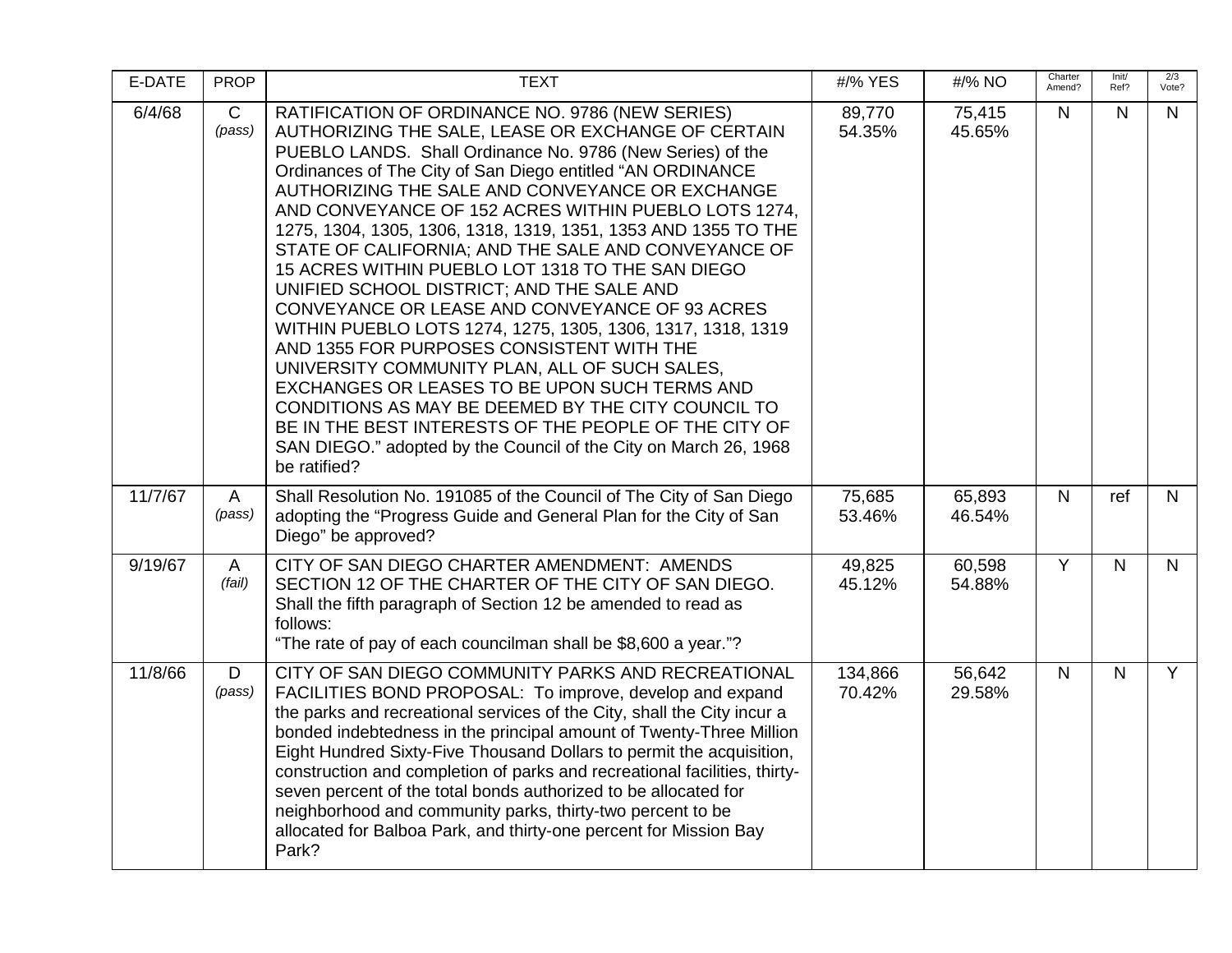| E-DATE  | <b>PROP</b> | <b>TEXT</b>                                                                                                                                                                                                                                                                                                                                                                                                                                                                                                                                                                                                                                                                                                                                                                                                                                                                                                                                                                                                                                                                                                                                                                                                                                                               | #/% YES           | #/% NO           | Charter<br>Amend? | Init/<br>Ref? | 2/3<br>Vote? |
|---------|-------------|---------------------------------------------------------------------------------------------------------------------------------------------------------------------------------------------------------------------------------------------------------------------------------------------------------------------------------------------------------------------------------------------------------------------------------------------------------------------------------------------------------------------------------------------------------------------------------------------------------------------------------------------------------------------------------------------------------------------------------------------------------------------------------------------------------------------------------------------------------------------------------------------------------------------------------------------------------------------------------------------------------------------------------------------------------------------------------------------------------------------------------------------------------------------------------------------------------------------------------------------------------------------------|-------------------|------------------|-------------------|---------------|--------------|
| 11/8/66 | E<br>(pass) | CITY OF SAN DIEGO BONDS FOR COMMUNITY BUILDINGS AND<br>IMPROVEMENTS PURSUANT TO THE CITY PLAN: For improving<br>fire and police safety services, library, public works and airport<br>facilities in the City Plan for community buildings and improvements<br>as approved by the City Planning Commission and City Council, shall<br>the City incur a bonded indebtedness in the principal amount of Four<br>Million Dollars for the acquisition, construction and completion of<br>such facilities according to the Plan as follows:<br>(a) Modernization of the central fire alarm system and the building,<br>construction and equipping of new fire stations, enlarging existing fire<br>stations and acquiring land for new fire stations;<br>(b) Modernization of the police headquarters building and<br>constructing a branch police station;<br>(c) Completion of the central library, construction of branch libraries,<br>initial provision of books and furnishings and the acquisition of lands<br>for branch library sites;<br>(d) Construction of facilities at public works yards;<br>(e) Enlarging capacity of Montgomery Field to serve the increase<br>volume of small aircraft traffic with improved facilities and a new<br>administration building? | 139,107<br>72.77% | 52,058<br>27.23% | N                 | $\mathsf{N}$  | Y            |
| 11/8/66 | F<br>(pass) | CITY OF SAN DIEGO FLOOD CONTROL BOND PROPOSAL: To<br>take preventive measures for the protection of the health, safety and<br>property of the citizens by providing works and facilities for flood<br>control, including flood control channels, storm drains and shore<br>protection works, shall the City incur a bonded indebtedness in the<br>principal amount of Four Million Eight Hundred Thousand Dollars for<br>the acquisition, construction and completion of such facilities?                                                                                                                                                                                                                                                                                                                                                                                                                                                                                                                                                                                                                                                                                                                                                                                 | 137,732<br>71.85% | 53,966<br>28.15% | $\mathsf{N}$      | $\mathsf{N}$  | Y            |
| 11/8/66 | G<br>(pass) | CITY OF SAN DIEGO SEWER DEVELOPMENT REVENUE BOND<br>PROPOSAL: For the purpose of the replacement, construction,<br>reconstruction or enlargement of outgrown, deteriorated or<br>inadequate sewers of the City's sewer system and extensions and<br>other improvements to such system, shall the City incur sewer<br>revenue bonded indebtedness under Section 90.2 of the Charter of<br>the City in the principal amount of Fifteen Million Dollars to provide for<br>the acquisition, construction and completion of such sewer system<br>facilities?                                                                                                                                                                                                                                                                                                                                                                                                                                                                                                                                                                                                                                                                                                                   | 126,347<br>66.21% | 64,483<br>33.79% | $\mathsf{N}$      | $\mathsf{N}$  | N            |
| 11/8/66 | H           | CITY OF SAN DIEGO CHARTER AMENDMENT: SALARY OF THE                                                                                                                                                                                                                                                                                                                                                                                                                                                                                                                                                                                                                                                                                                                                                                                                                                                                                                                                                                                                                                                                                                                                                                                                                        | 77,456            | 117,378          | Y                 | N             | N            |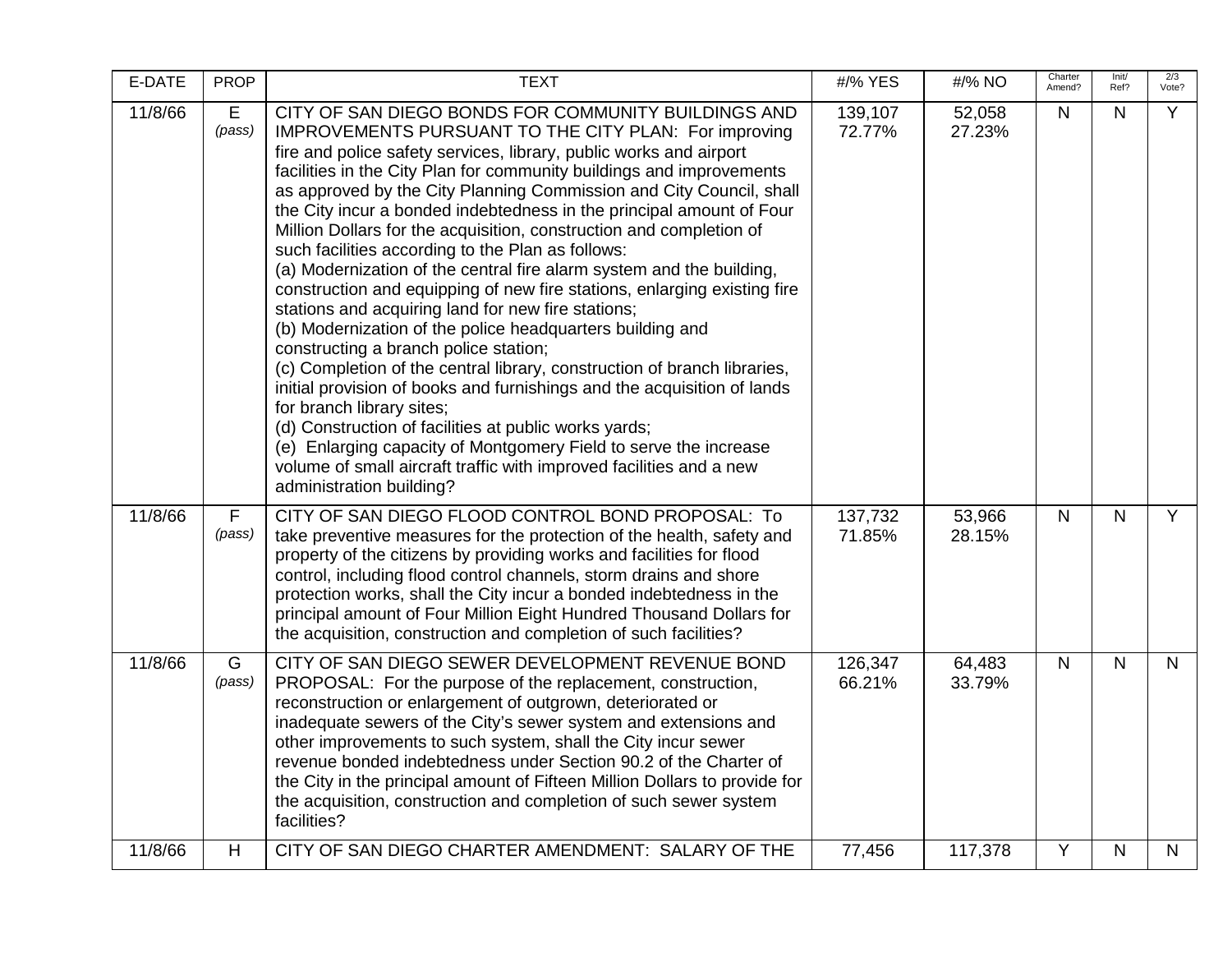| E-DATE  | <b>PROP</b>              | <b>TEXT</b>                                                                                                                                                                                                                                                                                                                                                                                                                                                                                                                                                                   | #/% YES          | #/% NO            | Charter<br>Amend? | Init/<br>Ref? | 2/3<br>Vote?   |
|---------|--------------------------|-------------------------------------------------------------------------------------------------------------------------------------------------------------------------------------------------------------------------------------------------------------------------------------------------------------------------------------------------------------------------------------------------------------------------------------------------------------------------------------------------------------------------------------------------------------------------------|------------------|-------------------|-------------------|---------------|----------------|
|         | (fail)                   | MAYOR LAST FIXED IN 1956. Shall the salary of the Mayor be<br>increased to Fifteen Hundred Dollars per month by amending Section<br>24 of the Charter?                                                                                                                                                                                                                                                                                                                                                                                                                        | 39.75%           | 60.25%            |                   |               |                |
| 11/8/66 | J<br>(fail)              | CITY OF SAN DIEGO CHARTER AMENDMENT: SALARY OF CITY<br>COUNCILMEN LAST FIXED IN 1956. Shall the salary of each City<br>Councilman be increased to Seven Hundred Fifty Dollars per month<br>by amending Section 12 of the Charter?                                                                                                                                                                                                                                                                                                                                             | 87,337<br>44.84% | 107,459<br>55.16% | Y                 | $\mathsf{N}$  | $\mathsf{N}$   |
| 6/7/66  | D<br>(pass)              | CITY OF SAN DIEGO CHARTER AMENDMENT. Adds Section 77b<br>to the Charter of The City of San Diego. Grants the City Council<br>power to provide for a public transportation system and to levy a<br>special tax not to exceed ten cents $(10¢)$ on each one hundred<br>dollars (\$100.00) of assessed valuation to be used for such<br>purposes.                                                                                                                                                                                                                                | 89,084<br>57.73% | 65,237<br>42.27%  | Y                 | $\mathsf{N}$  | $\mathsf{N}$   |
| 6/7/66  | E<br>(pass)              | CITY OF SAN DIEGO CHARTER AMENDMENT. Amends Section<br>77 of the Charter of The City of San Diego. Permits the use of<br>Capital Outlay Funds to purchase the initial furnishings, equipment,<br>supplies, inventory and stock in connection with the acquisition and<br>construction of a permanent public improvement.                                                                                                                                                                                                                                                      | 88,995<br>62.61% | 53,137<br>37.39%  | Y                 | $\mathsf{N}$  | N              |
| 6/7/66  | $\overline{F}$<br>(pass) | CITY OF SAN DIEGO CHARTER AMENDMENT. Amends Section<br>98 of the Charter of The City of San Diego. Permits the City Manager<br>to make changes in contracts without Council approval when the cost<br>of such change is less than five hundred dollars (\$500.00).                                                                                                                                                                                                                                                                                                            | 78,858<br>55.26% | 63,848<br>44.74%  | $\overline{Y}$    | $\mathsf{N}$  | $\mathsf{N}$   |
| 6/7/66  | G<br>(pass)              | CITY OF SAN DIEGO CHARTER AMENDMENT. Amends Section<br>79 of the Charter of The City of San Diego. Permits property owners<br>who initiate special assessment district proceedings to employ<br>without cost to the City their own attorneys and engineers and<br>enables the City, upon Council approval, to employ private attorneys<br>and engineers for City initiated proceedings.                                                                                                                                                                                       | 92,618<br>67.73% | 44,136<br>32.27%  | $\overline{Y}$    | $\mathsf{N}$  | $\mathsf{N}$   |
| 6/7/66  | H.<br>(fail)             | CITY OF SAN DIEGO BOND PROPOSITION: Shall the City of San<br>Diego incur bonded indebtedness in the principal amount of<br>\$5,000,000.00 for the purpose of the acquisition and construction by<br>said City of certain municipal improvements, to wit: street work in the<br>City including the widening, reconstruction, surfacing, resurfacing,<br>alignment and realignment of existing streets, the construction of new<br>streets together with appurtenances and appurtenant work and the<br>relocation of utilities, limited, however, as to all such work, to major | 87,411<br>59.46% | 59,608<br>40.54%  | $\mathsf{N}$      | $\mathsf{N}$  | $\overline{Y}$ |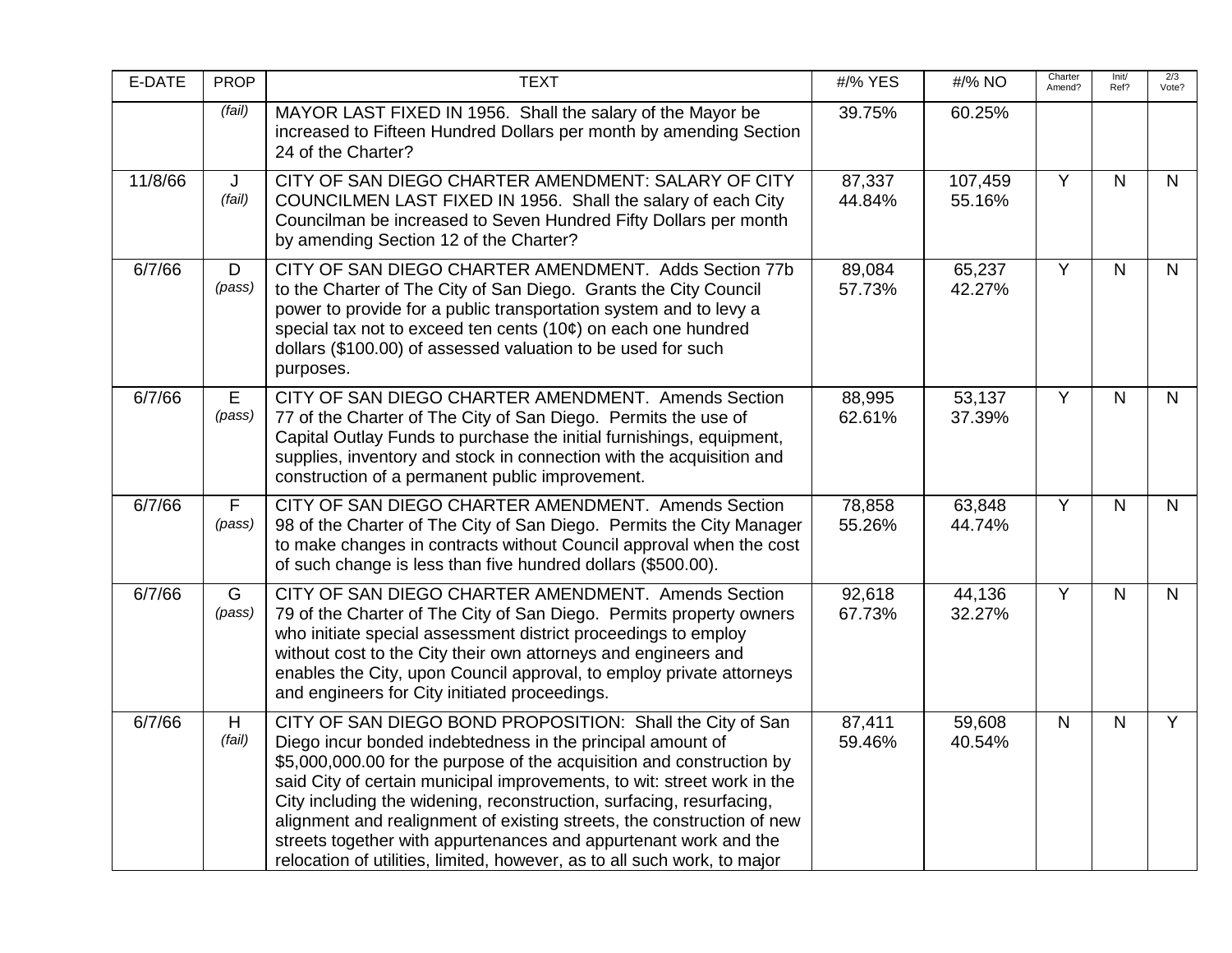| E-DATE  | <b>PROP</b>              | <b>TEXT</b>                                                                                                                                                                                                                                                                                                                             | #/% YES           | #/% NO           | Charter<br>Amend? | Init/<br>Ref?  | 2/3<br>Vote? |
|---------|--------------------------|-----------------------------------------------------------------------------------------------------------------------------------------------------------------------------------------------------------------------------------------------------------------------------------------------------------------------------------------|-------------------|------------------|-------------------|----------------|--------------|
|         |                          | streets of the Select Street System?                                                                                                                                                                                                                                                                                                    |                   |                  |                   |                |              |
| 11/2/65 | $\mathbf{1}$<br>(pass)   | CITY OF SAN DIEGO CHARTER AMENDMENT. Add new Section<br>99.1 to the Charter of The City of San Diego. Add new Section 99.1<br>permitting City to enter into contracts, leases or other agreements in<br>connection with the construction of a sports stadium in Mission<br>Valley.                                                      | 102,469<br>72.27% | 39,310<br>27.73% | $\overline{Y}$    | N.             | $\mathsf{N}$ |
| 9/21/65 | $\mathbf{1}$<br>(fail)   | Shall Resolution No. 183511 of the City of San Diego, adopted by the<br>Council on April 22, 1965, which provides a General Plan for The City<br>of San Diego, be approved?                                                                                                                                                             | 39,516<br>37.37%  | 66,223<br>62.63% | $\mathsf{N}$      | $\mathsf{N}$   | $\mathsf{N}$ |
| 9/21/65 | 2<br>(fail)              | CITY OF SAN DIEGO CHARTER AMENDMENT. Amend Section 12<br>of the Charter of The City of San Diego. Amend fifth paragraph of<br>Section 12 to provide compensation of each Councilman equal to a<br>member of the Board of Supervisors of the County of San Diego.                                                                        | 21,325<br>20.45%  | 82,936<br>79.55% | Y                 | N              | N            |
| 9/21/65 | 3<br>(fail)              | CITY OF SAN DIEGO CHARTER AMENDMENT. Amend Section 24<br>of the Charter of The City of San Diego. Amend Section 24 of the<br>Charter of The City of San Diego. Amend second paragraph of<br>Section 24 to provide compensation of the Mayor equal to a<br>Municipal Court Judge of the San Diego Judicial District.                     | 20,241<br>19.43%  | 83,945<br>80.57% | Y                 | $\mathsf{N}$   | $\mathsf{N}$ |
| 9/21/65 | $\overline{4}$<br>(fail) | CITY OF SAN DIEGO CHARTER AMENDMENT. Amend Section 7<br>of the Charter of The City of San Diego. Amend first paragraph of<br>Section 7 to permit registered voters twenty-one (21) years of age<br>who satisfy resident requirements to be eligible to hold elective office<br>of the City.                                             | 45,790<br>44.48%  | 57,159<br>55.52% | $\overline{Y}$    | $\overline{N}$ | $\mathsf{N}$ |
| 9/21/65 | 5<br>(pass)              | CITY OF SAN DIEGO CHARTER AMENDMENT. Repeal Section<br>119 of the Charter of The City of San Diego. Repeal Section 119<br>thereby eliminating the application register for civil service tests.                                                                                                                                         | 59,198<br>58.43%  | 42,113<br>41.57% | $\overline{Y}$    | $\mathsf{N}$   | $\mathsf{N}$ |
| 9/21/65 | 6<br>(pass)              | CITY OF SAN DIEGO CHARTER AMENDMENT. Amend Section<br>122 of the Charter of The City of San Diego. Amend Section 122 to<br>establish new Civil Service employment eligibility rules.                                                                                                                                                    | 63,079<br>62.02%  | 38,623<br>37.98% | $\overline{Y}$    | N.             | $\mathsf{N}$ |
| 9/21/65 | $\overline{7}$<br>(pass) | CITY OF SAN DIEGO CHARTER AMENDMENT. Repeal Sections<br>140 and 140a of the Charter of The City of San Diego. Repeal<br>Section 140 thereby eliminating the requirement that employees of<br>public utilities acquired by the City be placed under Civil Service;<br>repeal Section 140a thereby eliminating the six-month probationary | 55,754<br>54.75%  | 46,073<br>45.25% | Y                 | $\mathsf{N}$   | $\mathsf{N}$ |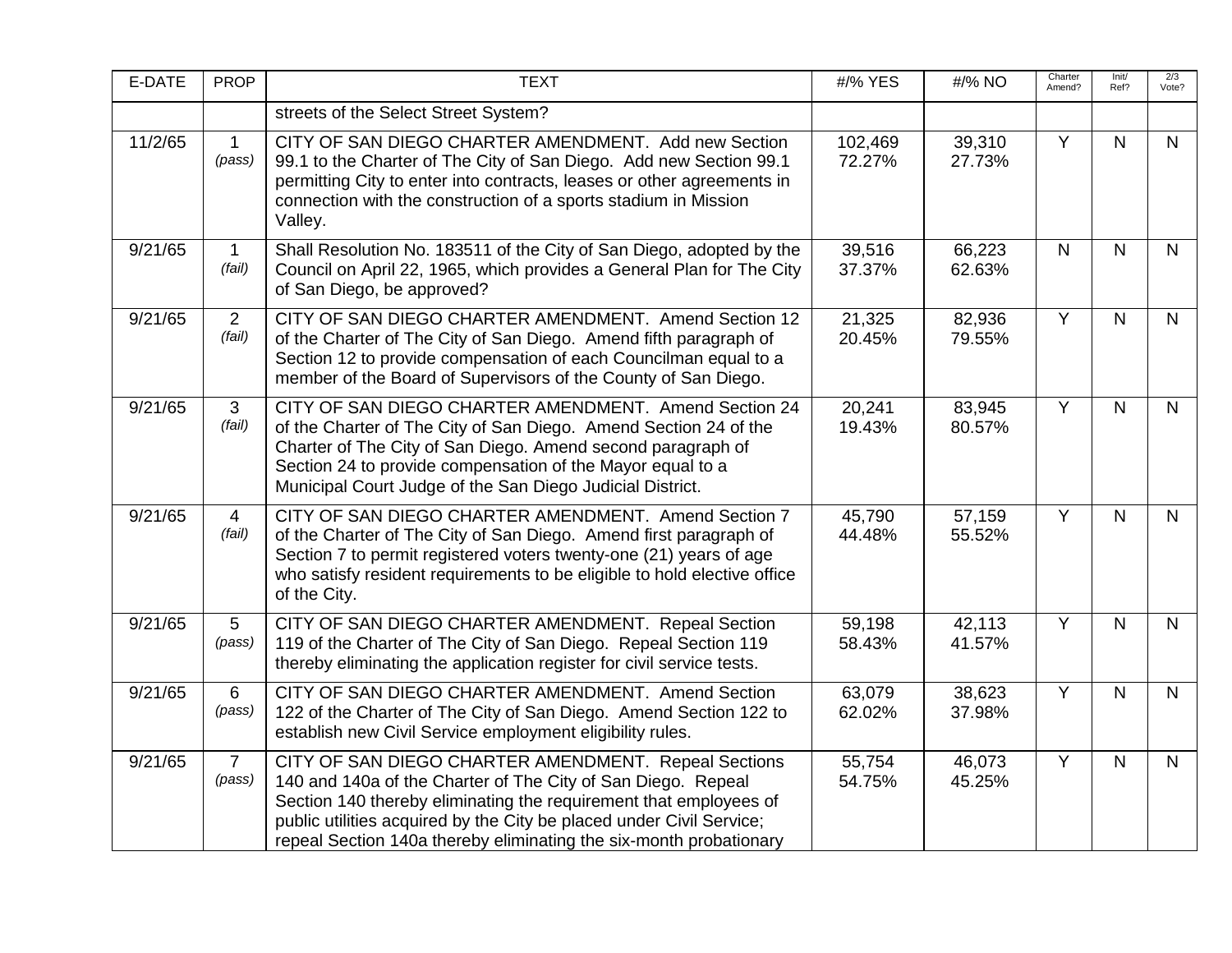| E-DATE  | <b>PROP</b>            | <b>TEXT</b>                                                                                                                                                                                                                                                                                                                                                                                                                                                                                       | #/% YES          | #/% NO           | Charter<br>Amend? | Init/<br>Ref? | 2/3<br>Vote?   |
|---------|------------------------|---------------------------------------------------------------------------------------------------------------------------------------------------------------------------------------------------------------------------------------------------------------------------------------------------------------------------------------------------------------------------------------------------------------------------------------------------------------------------------------------------|------------------|------------------|-------------------|---------------|----------------|
|         |                        | period for Civil Service employees.                                                                                                                                                                                                                                                                                                                                                                                                                                                               |                  |                  |                   |               |                |
| 9/21/65 | 8<br>(pass)            | CITY OF SAN DIEGO CHARTER AMENDMENT. Amend Section 92<br>of the Charter of The City of San Diego. Amend Section 92 to permit<br>short term borrowing to be repaid out of taxes collected during the<br>fiscal year.                                                                                                                                                                                                                                                                               | 57,291<br>56.32% | 44,428<br>43.68% | Y                 | $\mathsf{N}$  | $\mathsf{N}$   |
| 9/21/65 | 9<br>(fail)            | CITY OF SAN DIEGO CHARTER AMENDMENT. Amend Section 35<br>of the Charter of The City of San Diego. Amend second paragraph of<br>Section 35 to authorize Purchasing Agent to purchase supplies,<br>materials, equipment and insurance up to \$5,000.00 without formal<br>bidding to Council approval.                                                                                                                                                                                               | 34,712<br>33.77% | 68,090<br>66.23% | Y                 | $\mathsf{N}$  | $\mathsf{N}$   |
| 9/21/65 | 10<br>(fail)           | CITY OF SAN DIEGO CHARTER AMENDMENT. Amend Section 94<br>of the Charter of The City of San Diego. Amend first paragraph of<br>Section 94 to authorize the City Manager to contract for public works<br>up to \$5,000.00 without formal bidding or Council Approval.                                                                                                                                                                                                                               | 34,705<br>33.75% | 68,133<br>66.25% | $\overline{Y}$    | $\mathsf{N}$  | $\mathsf{N}$   |
| 9/21/65 | 11<br>(pass)           | CITY OF SAN DIEGO CHARTER AMENDMENT. Repeal Section 95<br>of the Charter of The City of San Diego. Repeal Section 95 thereby<br>eliminating the five per cent (5%) local preference in bidding.                                                                                                                                                                                                                                                                                                   | 51,713<br>50.60% | 50,494<br>49.40% | Y                 | $\mathsf{N}$  | $\mathsf{N}$   |
| 2/16/65 | $\mathsf{A}$<br>(fail) | CITY OF SAN DIEGO CHARTER AMENDMENT. Amends Section<br>17, Article III, of the Charter of The City of San Diego by adding the<br>words "ordinances levying any tax" to the first paragraph.<br>This amendment provides that "ordinances levying any tax" may be<br>put into effect immediately. Such ordinances would remain subject to<br>the initiative vote of the people but would not be subject to the<br>referendum.                                                                       | 37,729<br>30.62% | 85,489<br>69.38% | Y                 | $\mathsf{N}$  | $\overline{N}$ |
| 2/16/65 | B<br>(fail)            | CITY OF SAN DIEGO CHARTER AMENDMENT. Amends Section<br>23, Article III, of the Charter of The City of San Diego by adding a<br>sentence requiring an election on any tax ordinance initiative within<br>six months unless the Council has within ten days enacted or<br>repealed the ordinance in question.<br>This amendment assures the right of the people to vote on an<br>initiative measure on any tax ordinance within six months from the<br>time the initiative qualifies for such vote. | 38,790<br>31.60% | 83,978<br>68.40% | Y                 | $\mathsf{N}$  | $\mathsf{N}$   |
| 2/16/65 | $\mathsf{C}$<br>(pass) | Shall the Ordinance No. 9033 (New Series) of the Ordinances of The<br>City of San Diego, adopted by the Council on June 9, 1964, which<br>imposes upon transients a tax of four per cent (4%) of the room rent,                                                                                                                                                                                                                                                                                   | 77,450<br>62.49% | 46,482<br>37.51% | $\mathsf{N}$      | ref           | $\mathsf{N}$   |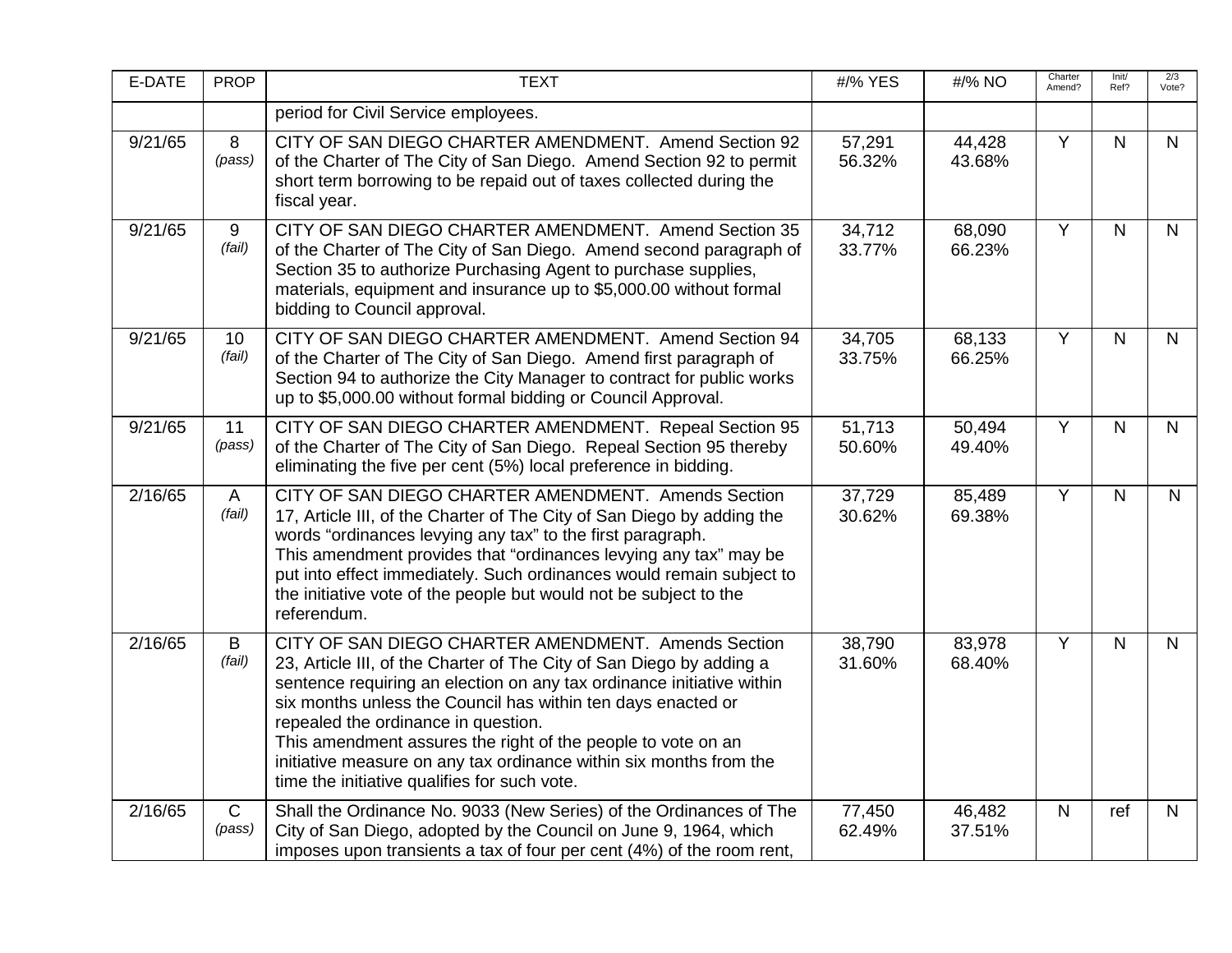| E-DATE  | <b>PROP</b>            | <b>TEXT</b>                                                                                                                                                                                                                                                                                                                                                                                                                                                                                                                                         | #/% YES           | #/% NO            | Charter<br>Amend? | Init/<br>Ref? | 2/3<br>Vote? |
|---------|------------------------|-----------------------------------------------------------------------------------------------------------------------------------------------------------------------------------------------------------------------------------------------------------------------------------------------------------------------------------------------------------------------------------------------------------------------------------------------------------------------------------------------------------------------------------------------------|-------------------|-------------------|-------------------|---------------|--------------|
|         |                        | be approved?                                                                                                                                                                                                                                                                                                                                                                                                                                                                                                                                        |                   |                   |                   |               |              |
| 11/3/64 | K<br>(pass)            | Shall Ordinance No. 9072 (New Series) of the Ordinances of The City<br>of San Diego, entitled, "An Ordinance authorizing the leasing for fifty<br>(50) years of fifty-seven (57) acres of that part of Mount Hope<br>Cemetery which is undeveloped and not presently needed for<br>cemetery purposes, and is north of Market Street, for such other<br>purposes as may be deemed by the City Council to be in the best<br>interests of the people of The City of San Diego," adopted by the<br>Council of said City September 1, 1964, be ratified? | 156,658<br>75.62% | 50,503<br>24.38%  | $\mathsf{N}$      | N             | Y            |
| 11/3/64 | L.<br>(fail)           | CITY OF SAN DIEGO CHARTER AMENDMENT. Amend Section 12<br>of Charter of The City of San Diego. Amend fifth paragraph of<br>Section 12 of City Charter to increase the compensation of each<br>Councilman to Eight Thousand Dollars (\$8,000.00) per year.                                                                                                                                                                                                                                                                                            | 86,510<br>41.92%  | 119,855<br>58.08% | $\overline{Y}$    | $\mathsf{N}$  | $\mathsf{N}$ |
| 11/3/64 | M<br>(fail)            | CITY OF SAN DIEGO CHARTER AMENDMENT. Amend Section 24<br>of Charter of The City of San Diego. Amend second paragraph of<br>Section 24 of City Charter to increase the compensation of the Mayor<br>to Eighteen Thousand Dollars (\$18,000.00) per year.                                                                                                                                                                                                                                                                                             | 72,129<br>34.89%  | 134,627<br>65.11% | $\mathsf{N}$      | $\mathsf{N}$  | $\mathsf{N}$ |
| 11/3/64 | $\mathsf{N}$<br>(fail) | CITY OF SAN DIEGO CHARTER AMENDMENT. Repeal Section<br>219 of Charter of The City of San Diego. Repeal Section 219 of City<br>Charter which requires a majority vote of the people to authorize a<br>sale or lease in excess of fifteen (15) years of Pueblo lands owned by<br>The City of San Diego situated north of the north line of the San<br>Diego River.                                                                                                                                                                                    | 93,987<br>46.57%  | 107,740<br>53.41% | $\overline{Y}$    | $\mathsf{N}$  | $\mathsf{N}$ |
| 11/3/64 | $\circ$<br>(fail)      | CITY OF SAN DIEGO CHARTER AMENDMENT. Amend Section 7<br>of Charter of The City of San Diego. Amend first paragraph of<br>Section 7 of City Charter to permit registered voters twenty-one (21)<br>years of age who satisfy resident requirements to be eligible to hold<br>elective office of the City.                                                                                                                                                                                                                                             | 100,954<br>49.41% | 103,370<br>50.59% | $\overline{Y}$    | $\mathsf{N}$  | $\mathsf{N}$ |
| 11/3/64 | P<br>(pass)            | CITY OF SAN DIEGO CHARTER AMENDMENT. Amend Section 66<br>of Charter of The City of San Diego by adding thereto a new<br>paragraph 3. Amend Section 66 of City Charter by adding thereto a<br>new paragraph 3 to extend the term of office of one of the members<br>of the Board of Education for two (2) additional years to stagger the<br>terms of the members of said Board.                                                                                                                                                                     | 125,187<br>62.40% | 75,425<br>37.60%  | Y                 | N             | $\mathsf{N}$ |
| 11/3/64 | Q                      | THERE WAS NO PROPOSITION "Q" ON THE 11/3/64 BALLOT.                                                                                                                                                                                                                                                                                                                                                                                                                                                                                                 |                   |                   |                   |               |              |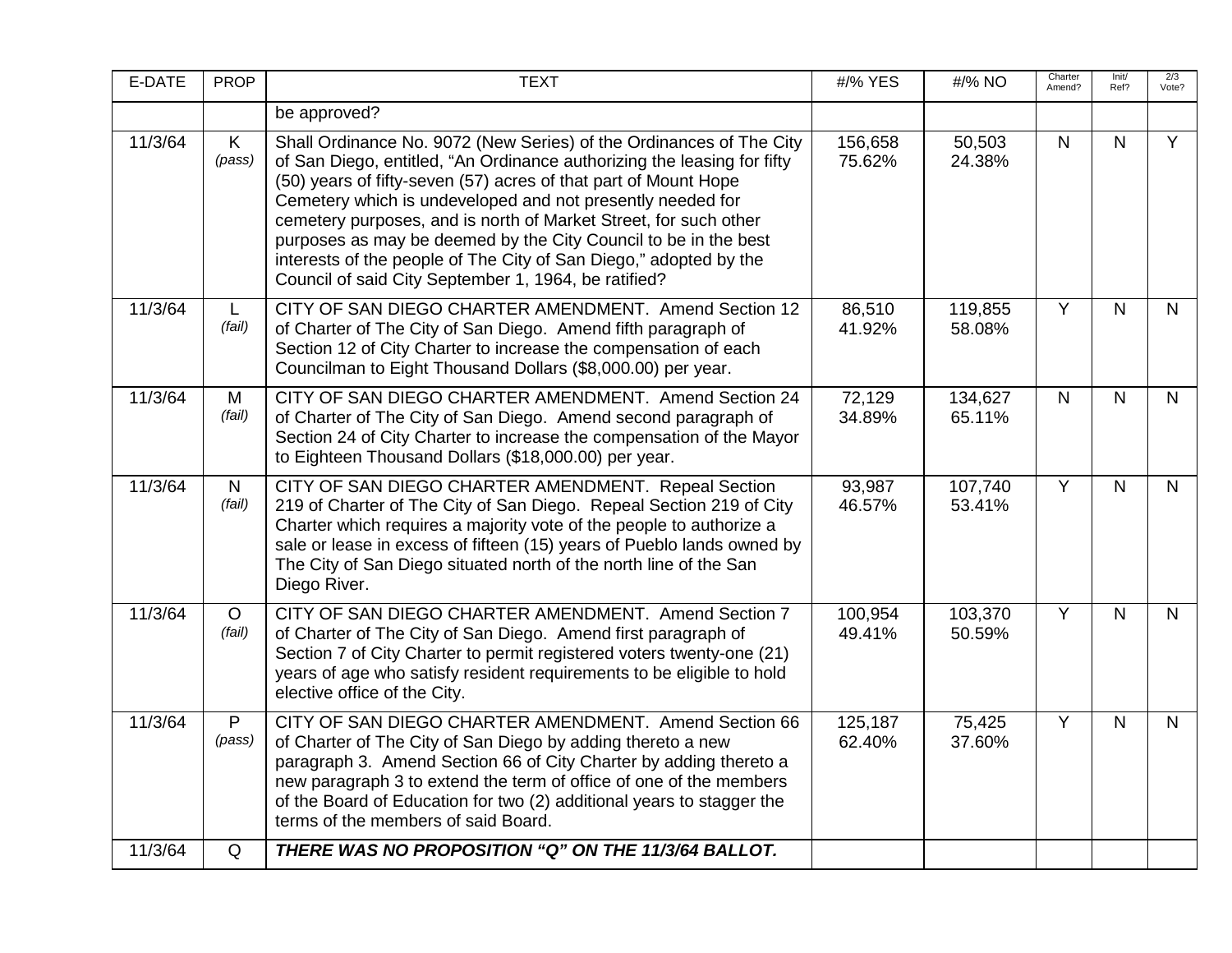| E-DATE  | <b>PROP</b>            | <b>TEXT</b>                                                                                                                                                                                                                                                                                                                                                                                                                                                                                                                                                                                                                                                                                                                                                                                                                                                                                                                                                                                                                                                                                                                                                                                                                                                                                                                                                                      | #/% YES           | #/% NO            | Charter<br>Amend? | Init/<br>Ref?  | 2/3<br>Vote? |
|---------|------------------------|----------------------------------------------------------------------------------------------------------------------------------------------------------------------------------------------------------------------------------------------------------------------------------------------------------------------------------------------------------------------------------------------------------------------------------------------------------------------------------------------------------------------------------------------------------------------------------------------------------------------------------------------------------------------------------------------------------------------------------------------------------------------------------------------------------------------------------------------------------------------------------------------------------------------------------------------------------------------------------------------------------------------------------------------------------------------------------------------------------------------------------------------------------------------------------------------------------------------------------------------------------------------------------------------------------------------------------------------------------------------------------|-------------------|-------------------|-------------------|----------------|--------------|
| 11/3/64 | $\mathsf{R}$<br>(pass) | CITY OF SAN DIEGO CHARTER AMENDMENT. Repeal Section<br>224 of City Charter relating to the repeal of Acts of the State of<br>California inconsistent with the provisions of the Charter.                                                                                                                                                                                                                                                                                                                                                                                                                                                                                                                                                                                                                                                                                                                                                                                                                                                                                                                                                                                                                                                                                                                                                                                         | 146,962<br>77.49% | 42,694<br>22.51%  | Y                 | $\mathsf{N}$   | N            |
| 11/3/64 | S<br>(pass)            | CITY OF SAN DIEGO CHARTER AMENDMENT. Repeal Section<br>109 of City Charter which establishes accounting requirements for<br>municipally owned utilities.                                                                                                                                                                                                                                                                                                                                                                                                                                                                                                                                                                                                                                                                                                                                                                                                                                                                                                                                                                                                                                                                                                                                                                                                                         | 127,952<br>65.63% | 67,008<br>34.37%  | $\overline{Y}$    | $\mathsf{N}$   | $\mathsf{N}$ |
| 11/3/64 | $\mathsf T$<br>(fail)  | CITY OF SAN DIEGO CHARTER AMENDMENT. Repeals Section<br>42; amends Article III; adds Article XV to Charter. Repeals Section<br>42; amends Article III; adds Article XV to City Charter. Establishes<br>local control of planning and zoning, appointment of one member of<br>Planning Commission by each Councilman and one by Mayor, and<br>removal procedures; grants planning and zoning legislative powers to<br>Commission; provides for repeal of Commission ordinances by two-<br>thirds vote of Council members within thirty days after adoption, and<br>for repeal of amendment by unanimous vote thereafter; details<br>procedures for notices, hearings and administration; requires grant of<br>any requested variance by Commission, unless established<br>competent evidence that such variance is injurious to public health,<br>safety or morals, or incompatible with existing development;<br>presumption of non-injury is established by approval of two-thirds of<br>property owners within 300 feet; places Planning Department under<br>City Manager; provides for repeal by Commission of administrative<br>decisions of City departments contrary to purposes and intent of this<br>Article or ordinances, and directs City Manager to enforce<br>Commission decisions; allows three-member committees to hear<br>variances and administrative appeals. | 84,709<br>41.37%  | 120,058<br>58.63% | $\overline{Y}$    | init           | $\mathsf{N}$ |
| 6/2/64  | B<br>(pass)            | Shall Ordinance No. 8983 (New Series) of the Ordinances of The City<br>of San Diego, entitled, "An Ordinance authorizing the lease or sale of<br>portions of Pueblo Lots 1266, 1293, 1294, 1305, 1306, 1315, 1316,<br>1317, 1319, 1321, 1322, 1323, 1326, 1327, 1330, 1333, 1334, 1335<br>and 1361 of the Pueblo Lands of The City of San Diego, such leases<br>and sales to be consistent with the University Community Master<br>Plan," adopted by the Council of said City March 19, 1964, be<br>ratified?                                                                                                                                                                                                                                                                                                                                                                                                                                                                                                                                                                                                                                                                                                                                                                                                                                                                    | 86,695<br>64.95%  | 74,108<br>35.03%  | $\overline{N}$    | $\overline{N}$ | $\mathsf{N}$ |
| 6/2/64  | $\mathsf{C}$<br>(pass) | Shall Ordinance No. 8984 (New Series) of the Ordinances of The City<br>of San Diego, entitled, "An Ordinance authorizing the lease or sale of<br>portions of Pueblo Lots 1293, 1294 and 1295 of the Pueblo Lands of                                                                                                                                                                                                                                                                                                                                                                                                                                                                                                                                                                                                                                                                                                                                                                                                                                                                                                                                                                                                                                                                                                                                                              | 85,382<br>53.38%  | 74,570<br>46.62%  | $\mathsf{N}$      | $\mathsf{N}$   | N            |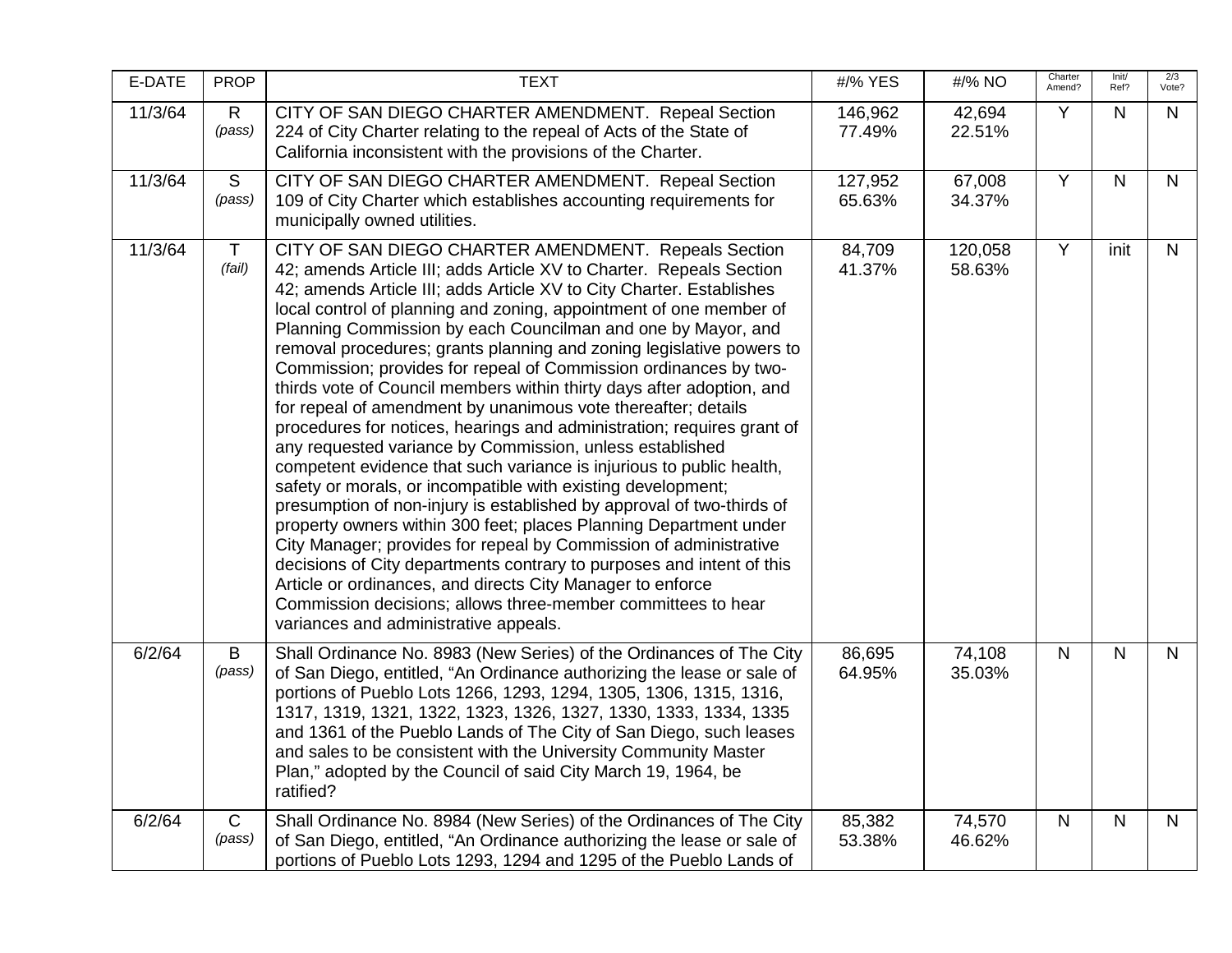| E-DATE  | <b>PROP</b>            | <b>TEXT</b>                                                                                                                                                                                                                                                                                                                                                                                                                                                                                                                                                                                                                                                                                                                                                                                                                                                                                                                                                                                                                                                                                                                                                                                                                                                | #/% YES          | #/% NO           | Charter<br>Amend? | Init/<br>Ref? | 2/3<br>Vote? |
|---------|------------------------|------------------------------------------------------------------------------------------------------------------------------------------------------------------------------------------------------------------------------------------------------------------------------------------------------------------------------------------------------------------------------------------------------------------------------------------------------------------------------------------------------------------------------------------------------------------------------------------------------------------------------------------------------------------------------------------------------------------------------------------------------------------------------------------------------------------------------------------------------------------------------------------------------------------------------------------------------------------------------------------------------------------------------------------------------------------------------------------------------------------------------------------------------------------------------------------------------------------------------------------------------------|------------------|------------------|-------------------|---------------|--------------|
|         |                        | The City of San Diego, and also the exchange of other portions of<br>said Pueblo Lots for land required for park, school and open space<br>purposes, such leases or sales and exchanges to be consistent with<br>the University Community Master Plan," adopted by the Council of<br>said City March 19, 1964, be ratified?                                                                                                                                                                                                                                                                                                                                                                                                                                                                                                                                                                                                                                                                                                                                                                                                                                                                                                                                |                  |                  |                   |               |              |
| 6/2/64  | D<br>(fail)            | CITY OF SAN DIEGO CHARTER AMENDMENT. Repeals Section<br>42; adds Article XV to Charter. Establishes local control of planning<br>and zoning; appointment of members of Planning Commission by<br>Mayor; confirmation and removal by City Council same number of<br>members as Council, including Mayor, only two members from any<br>district; grants planning and zoning legislative powers to Commission,<br>reserving like powers to Council should Commission fail to act on<br>Council request, and right of appeal to Council from Commission<br>decision; provides for repeal or amendment of Commission<br>ordinances by majority vote of Council members within thirty days<br>after adoption; requires grant by commission of any requested<br>variance, but not rezoning of property, unless established by<br>evidence that such variance is injurious to public health, safety or<br>welfare, or incompatible with existing development; places Planning<br>Department under City Manager; provides for appeal to Commission<br>of administrative decisions of any City department contrary to<br>purpose and intent of this Article or ordinances; allows committees to<br>hear variances, except use variances, and administrative appeals. | 64,402<br>39.46% | 98,797<br>60.54% | Y                 | $\mathsf{N}$  | $\mathsf{N}$ |
| 11/5/63 | $\mathsf{A}$<br>(fail) | Shall Ordinance No. 8879 (New Series) of the Ordinances of The City<br>of San Diego, entitled, "An Ordinance authorizing the sale or<br>conveyance, trade or exchange, of a portion of Pueblo Lots 1253,<br>1266, 1279, 1293, 1294, 1295, 1304, 1305, 1306, 1316, 1317, 1318,<br>1319, 1321, 1322, 1326, 1327, 1330 1333, 1334, 1351, 1353 and<br>1355 of the Pueblo Lands of San Diego lying northerly of the San<br>Diego River, upon such terms and conditions as may be deemed by<br>the City Council to be in the best interests of the people of The City of<br>San Diego," adopted by the Council of said City August 29, 1963, be<br>ratified?                                                                                                                                                                                                                                                                                                                                                                                                                                                                                                                                                                                                     | 68,605<br>47.78% | 74,994<br>52.22% | $\mathsf{N}$      | N.            | $\mathsf{N}$ |
| 9/17/63 | A<br>(pass)            | Shall Ordinance No. 8855 (New Series) of the Ordinances of The City<br>of San Diego, entitled, "An Ordinance authorizing the sale and<br>conveyance of 10 acres within Pueblo Lot 1274, and the conveyance<br>of 65 acres to the San Diego Unified School District within Pueblo                                                                                                                                                                                                                                                                                                                                                                                                                                                                                                                                                                                                                                                                                                                                                                                                                                                                                                                                                                           | 79,170<br>79.63% | 20,254<br>20.37% | $\mathsf{N}$      | N             | $\mathsf{N}$ |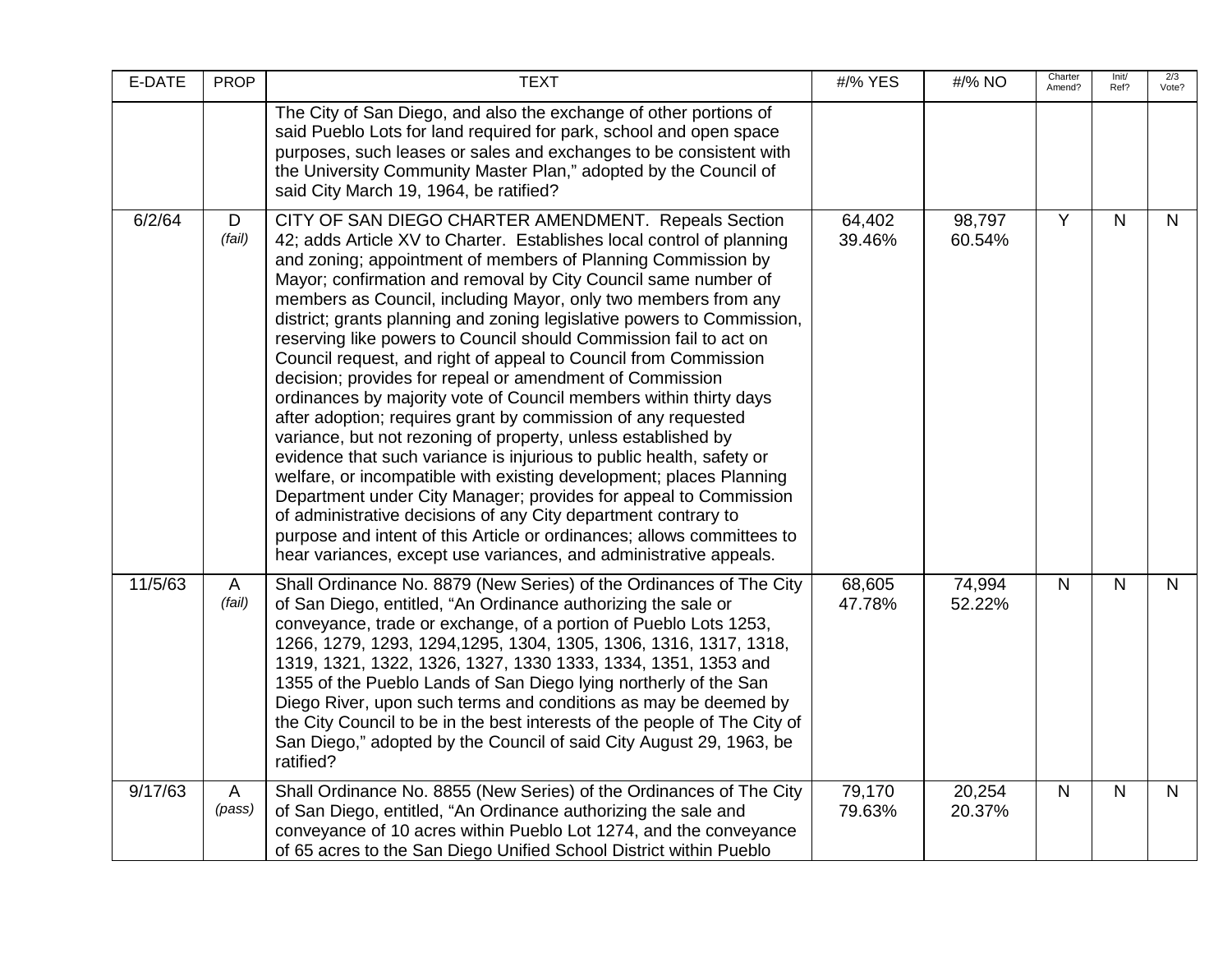| E-DATE  | <b>PROP</b>            | <b>TEXT</b>                                                                                                                                                                                                                                                                                                                                                                                                                                                                                                                                                                                                                                                                                                                                                                                                                                                                                                                                           | #/% YES          | #/% NO           | Charter<br>Amend? | Init/<br>Ref? | 2/3<br>Vote?   |
|---------|------------------------|-------------------------------------------------------------------------------------------------------------------------------------------------------------------------------------------------------------------------------------------------------------------------------------------------------------------------------------------------------------------------------------------------------------------------------------------------------------------------------------------------------------------------------------------------------------------------------------------------------------------------------------------------------------------------------------------------------------------------------------------------------------------------------------------------------------------------------------------------------------------------------------------------------------------------------------------------------|------------------|------------------|-------------------|---------------|----------------|
|         |                        | Lots 1269, 1272 and 1274, upon such terms and conditions as may<br>be deemed by the City Council to be in the best interests of the<br>people of the City of San Diego," adopted by the Council of said City<br>July 11, 1963, be ratified?                                                                                                                                                                                                                                                                                                                                                                                                                                                                                                                                                                                                                                                                                                           |                  |                  |                   |               |                |
| 9/17/63 | B<br>(pass)            | CITY OF SAN DIEGO CHARTER AMENDMENT. Amend Sections<br>4, 7, 12, 22 and 255 of Charter of The City of San Diego. Amend<br>Section 4 to increase councilmanic districts to eight effective at the<br>municipal election in 1965, amend second paragraph Section 7<br>affecting elective officers of the City to waive one year's residency<br>requirement as to the first election following the increase in<br>councilmanic districts; amend first, second and fourth paragraphs<br>Section 12 to establish the redistricting and election procedure in<br>1965 and to retain incumbents with unexpired term in office, and to<br>require attendance of councilmen at meetings and provision for<br>vacating office in event of prolonged absence; amend paragraph (b)<br>Section 22 to permit members of Council to deal with a designated<br>representative of the City Manager; amend Section 25 to change title<br>of Vice-Mayor to Deputy Mayor. | 73,880<br>75.22% | 24,337<br>24.78% | Y                 | $\mathsf{N}$  | $\mathsf{N}$   |
| 9/17/63 | $\mathsf{C}$<br>(pass) | CITY OF SAN DIEGO CHARTER AMENDMENT. Amend Sections<br>16, 17, 26 and 94 of Charter of The City of San Diego. Amend<br>Section 16 to require copies of ordinances be available to public, to<br>dispense with reading of ordinance by a majority of Council; amend<br>first paragraph Section 17 to require two-thirds of Council to pass<br>emergency measure; amend Section 26 to require two-thirds of<br>Council to amend the administrative code; amend first and second<br>paragraphs Section 94 to require two-thirds of Council to order work<br>by City forces and to expend money in case of disaster without bid.                                                                                                                                                                                                                                                                                                                          | 80,743<br>82.27% | 17,399<br>17.73% | Y                 | $\mathsf{N}$  | N.             |
| 9/17/63 | D<br>(pass)            | CITY OF SAN DIEGO CHARTER AMENDMENT. Amend Sections<br>24, 41, 43 and 211, repeal Section 54 of Charter of The City of San<br>Diego. Amend first paragraph Section 24 to require the Mayor to<br>deliver a state of the city message during January of each year;<br>amend first paragraph Section 41 to require semiannual meeting of<br>the presiding officers of each Charter-created commission; amend<br>Section 43 establishing advisory boards and citizen committees;<br>amend first paragraph Section 211 to require citizen committees to<br>take oath of office; repeal Section 54 relating to the Harbor<br>Department and Harbor Commission.                                                                                                                                                                                                                                                                                             | 79,165<br>81.43% | 18,054<br>18.57% | $\overline{Y}$    | $\mathsf{N}$  | $\overline{N}$ |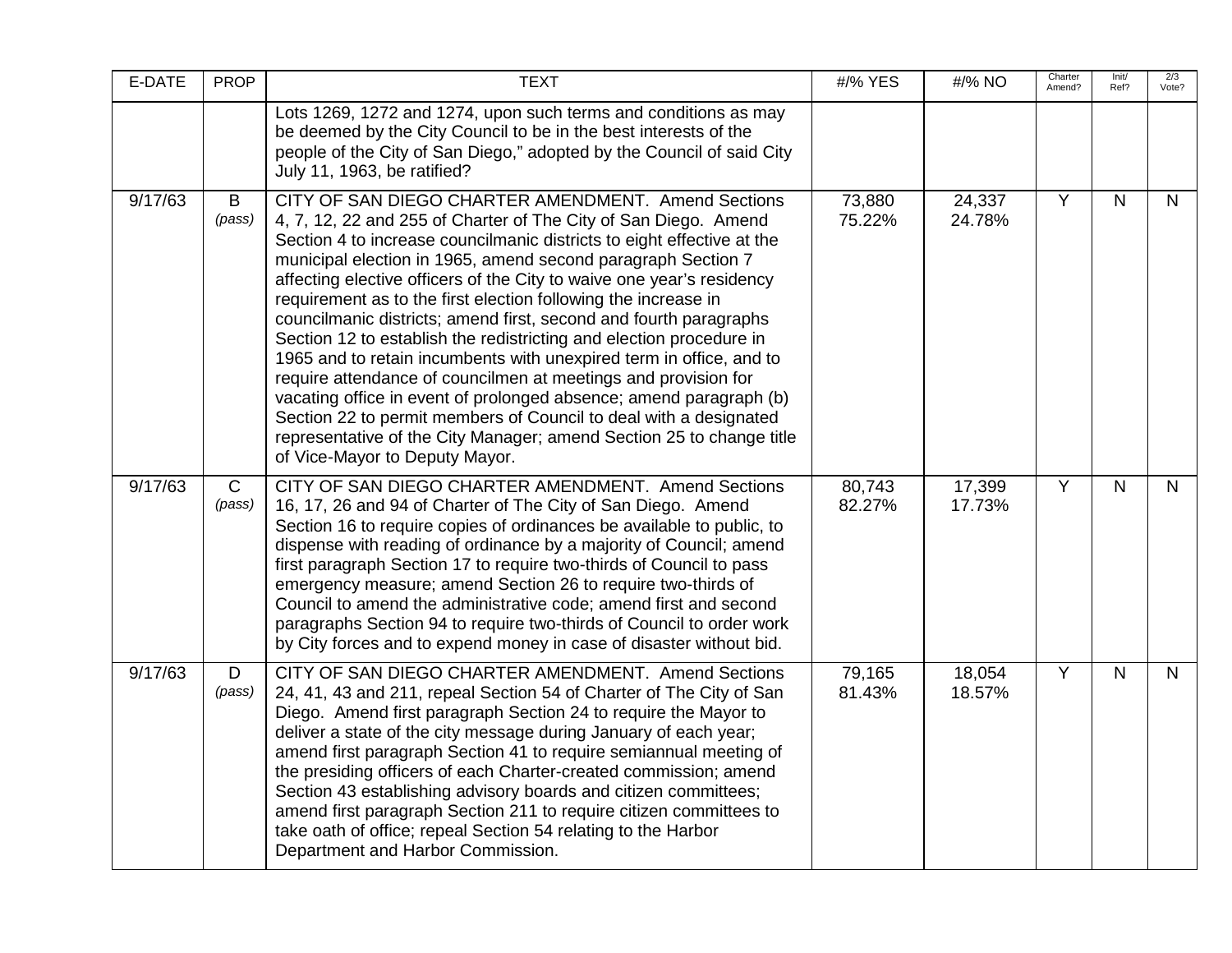| E-DATE  | <b>PROP</b>           | <b>TEXT</b>                                                                                                                                                                                                                                                                                                                                                                                                                                                                                                                                                                                                                                                                                                                                                    | #/% YES          | #/% NO           | Charter<br>Amend? | Init/<br>Ref?  | 2/3<br>Vote? |
|---------|-----------------------|----------------------------------------------------------------------------------------------------------------------------------------------------------------------------------------------------------------------------------------------------------------------------------------------------------------------------------------------------------------------------------------------------------------------------------------------------------------------------------------------------------------------------------------------------------------------------------------------------------------------------------------------------------------------------------------------------------------------------------------------------------------|------------------|------------------|-------------------|----------------|--------------|
| 9/17/63 | E<br>(pass)           | CITY OF SAN DIEGO CHARTER AMENDMENT. Amend Section 42<br>of Charter of The City of San Diego. Amend Section 42 authorizing<br>the appointment of the members of the City Planning Commission by<br>the Mayor, subject to the confirmation of the Council.                                                                                                                                                                                                                                                                                                                                                                                                                                                                                                      | 50,062<br>51.14% | 47,822<br>48.86% | Y                 | N.             | N            |
| 9/17/63 | $\mathsf F$<br>(fail) | CITY OF SAN DIEGO CHARTER AMENDMENT. Amend Section 28<br>of Charter of The City of San Diego. Amend Section 28 by adding<br>new paragraph following first paragraph to transfer to the City<br>Manager control of the Planning Department.                                                                                                                                                                                                                                                                                                                                                                                                                                                                                                                     | 43,213<br>45.87% | 50,995<br>54.13% | $\overline{Y}$    | N              | $\mathsf{N}$ |
| 9/17/63 | G<br>(pass)           | CITY OF SAN DIEGO CHARTER AMENDMENT. Amend Sections<br>27, 28 and 29 of Charter of The City of San Diego. Amend Section<br>27, first, third and sixth paragraphs Section 28 and Section 29 to<br>modernize the language relative to the appointment of the City<br>Manager and to authorize the removal of the City Manager by a<br>majority vote of the Council, to eliminate references to the City<br>Manager as an executive, and to require an annual fiscal report by<br>the Manager during January of each year.                                                                                                                                                                                                                                        | 77,257<br>80.37% | 18,865<br>19.63% | Y                 | $\mathsf{N}$   | $\mathsf{N}$ |
| 9/17/63 | H<br>(pass)           | CITY OF SAN DIEGO CHARTER AMENDMENT. Amend Section 38<br>of Charter of The City of San Diego. Amend Section 38 establishing<br>the City Clerk as the official custodian of the City records and<br>eliminating obsolete and excessive language.                                                                                                                                                                                                                                                                                                                                                                                                                                                                                                                | 81,384<br>85.63% | 13,662<br>14.37% | $\overline{Y}$    | $\overline{N}$ | $\mathsf{N}$ |
| 9/17/63 | (pass)                | CITY OF SAN DIEGO CHARTER AMENDMENT. Amend Sections<br>45, 82 and 83 of Charter of The City of San Diego. Amend third<br>paragraph Section 45, Sections 82 and 83 to authorize the City<br>Treasurer to utilize check-warrants under the provision of the<br>Government Code.                                                                                                                                                                                                                                                                                                                                                                                                                                                                                  | 76,394<br>82.45% | 16.266<br>17.55% | Y                 | N.             | $\mathsf{N}$ |
| 9/17/63 | J<br>(fail)           | CITY OF SAN DIEGO CHARTER AMENDMENT. Amend Sections<br>35, 94, 98 and 102 of Charter of The City of San Diego. Amend<br>Section 35 deleting reference to Purchasing Agent, making the City<br>Manager responsible for all City purchasing, permitting simple<br>purchases up to \$2,500.00 by negotiation and purchases up to<br>\$5,000.00 by informal bidding; amend first paragraph section 94<br>making the City Manager responsible for all public works contracts,<br>permitting negotiation of contracts to \$2,500.000 and permitting<br>informal bidding to a maximum of \$5,000.00, permitting the use of<br>City forces without Council authorization when contract does not<br>exceed \$5,000.00 incidental to capital improvement projects; amend | 42,908<br>44.80% | 52,872<br>55.20% | Y                 | N.             | $\mathsf{N}$ |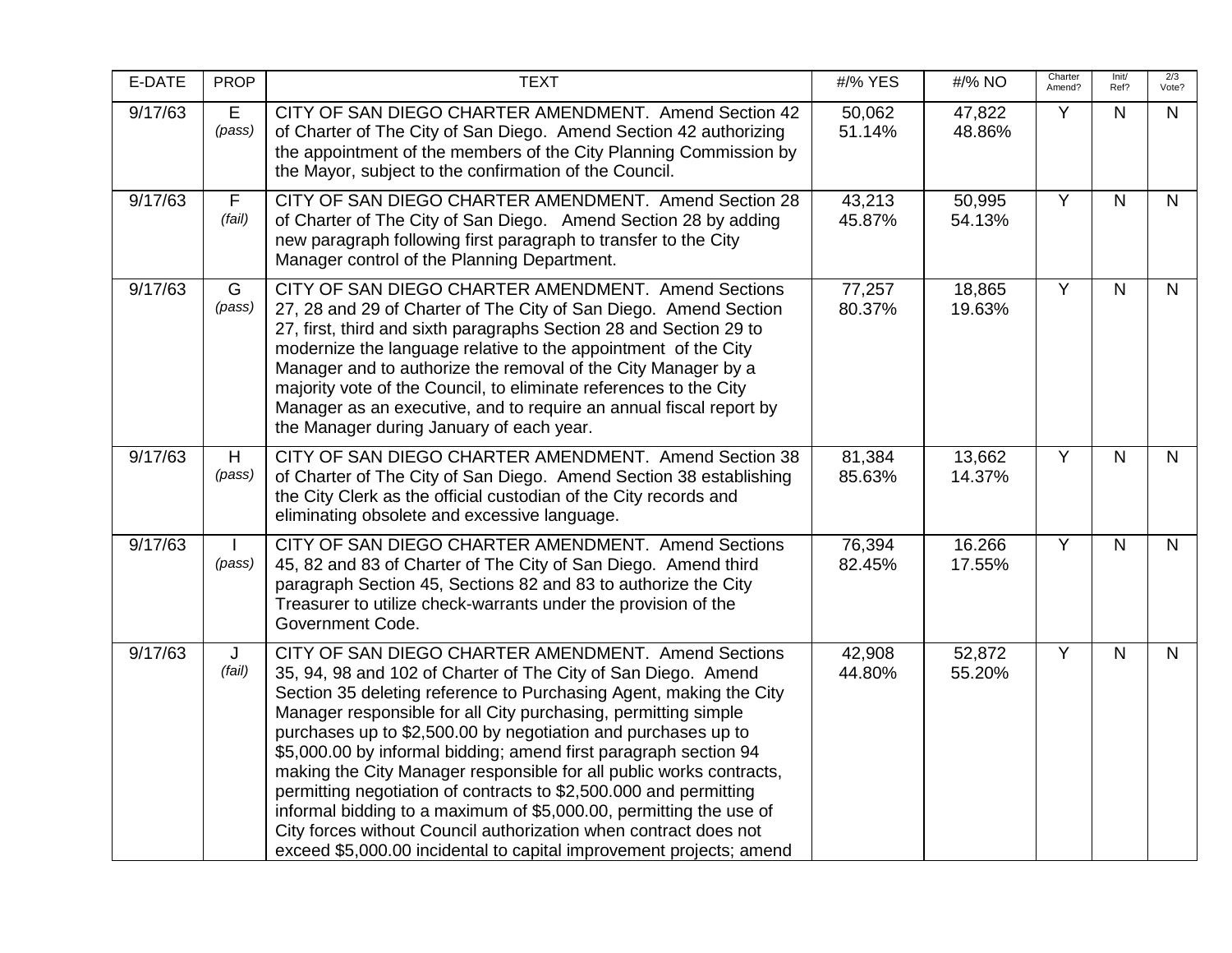| E-DATE  | <b>PROP</b>            | <b>TEXT</b>                                                                                                                                                                                                                                                                                                                                  | #/% YES          | #/% NO           | Charter<br>Amend? | Init/<br>Ref? | 2/3<br>Vote? |
|---------|------------------------|----------------------------------------------------------------------------------------------------------------------------------------------------------------------------------------------------------------------------------------------------------------------------------------------------------------------------------------------|------------------|------------------|-------------------|---------------|--------------|
|         |                        | Section 98 to permit amendments in contracts not exceeding<br>\$1,000.00 by City Manager without Council authorization; amend<br>section 102 to continue in effect all contracts after any amendments<br>to the Charter.                                                                                                                     |                  |                  |                   |               |              |
| 9/17/63 | K<br>(pass)            | CITY OF SAN DIEGO CHARTER AMENDMENT. Amend Section 31<br>of Charter of The City of San Diego. Amend Section 31 to clarify the<br>participation of City officers and employees in political activities and<br>prohibiting participation in municipal campaigns except municipal<br>bond issues.                                               | 52,680<br>54.56% | 43,876<br>45.44% | Y                 | $\mathsf{N}$  | $\mathsf{N}$ |
| 9/17/63 | L.<br>(pass)           | CITY OF SAN DIEGO CHARTER AMENDMENT. Amend Section<br>110 of Charter of The City of San Diego. Amend first, second and<br>fifth paragraphs section 110 to change the claim filing time from 90<br>days to 100 days.                                                                                                                          | 74,543<br>80.26% | 18,336<br>19.74% | Y                 | N.            | $\mathsf{N}$ |
| 9/17/63 | М<br>(pass)            | CITY OF SAN DIEGO CHARTER AMENDMENT. Amend Section 57<br>of Charter of The City of San Diego. Amend Section 57 to place<br>policemen under Civil Service provisions and eliminate a police merit<br>system, to eliminate any reference to a Police Surgeon.                                                                                  | 72,480<br>76.99% | 21,666<br>23.01% | Y                 | N.            | N            |
| 9/17/63 | $\mathsf{N}$<br>(pass) | CITY OF SAN DIEGO CHARTER AMENDMENT. Amend Section 58<br>of Charter of The City of San Diego. Amend Section 58 to eliminate<br>the two-platoon system, other personnel provisions, and specific<br>duties and powers of the Fire Chief, to give Fire Chief all power and<br>authority under law, to eliminate any reference to Fire Surgeon. | 72,735<br>76.68% | 22,122<br>23.32% | $\overline{Y}$    | N.            | $\mathsf{N}$ |
| 9/17/63 | $\circ$<br>(pass)      | CITY OF SAN DIEGO CHARTER AMENDMENT. Add Section 43.1<br>to Charter of The City of San Diego. Add new Section 43.1 giving the<br>Council the authority to appoint members of commissions, boards or<br>committees after the Council fails or refuses to confirm two<br>successive nominees of the Mayor.                                     | 47,964<br>50.56% | 46,906<br>49.44% | Y                 | N.            | N            |
| 9/17/63 | P<br>(pass)            | CITY OF SAN DIEGO CHARTER AMENDMENT. Repeal Sections<br>61 and 63 of Charter of The City of San Diego. Repeal Section 61<br>establishing a Social Service Commission and Social Service<br>Department; repeal Section 63 establishing a Library Commission<br>and Library Department.                                                        | 68,153<br>73.55% | 24,506<br>26.45% | Y                 | N.            | N.           |
| 9/17/63 | Q<br>(pass)            | CITY OF SAN DIEGO CHARTER AMENDMENT. Amend Section 55<br>of Charter of The City of San Diego. Amend Section 55 to delete the<br>Park and Recreation Commission as a charter commission, to delete                                                                                                                                            | 65,266<br>68.87% | 29,497<br>31.13% | $\overline{Y}$    | N             | N            |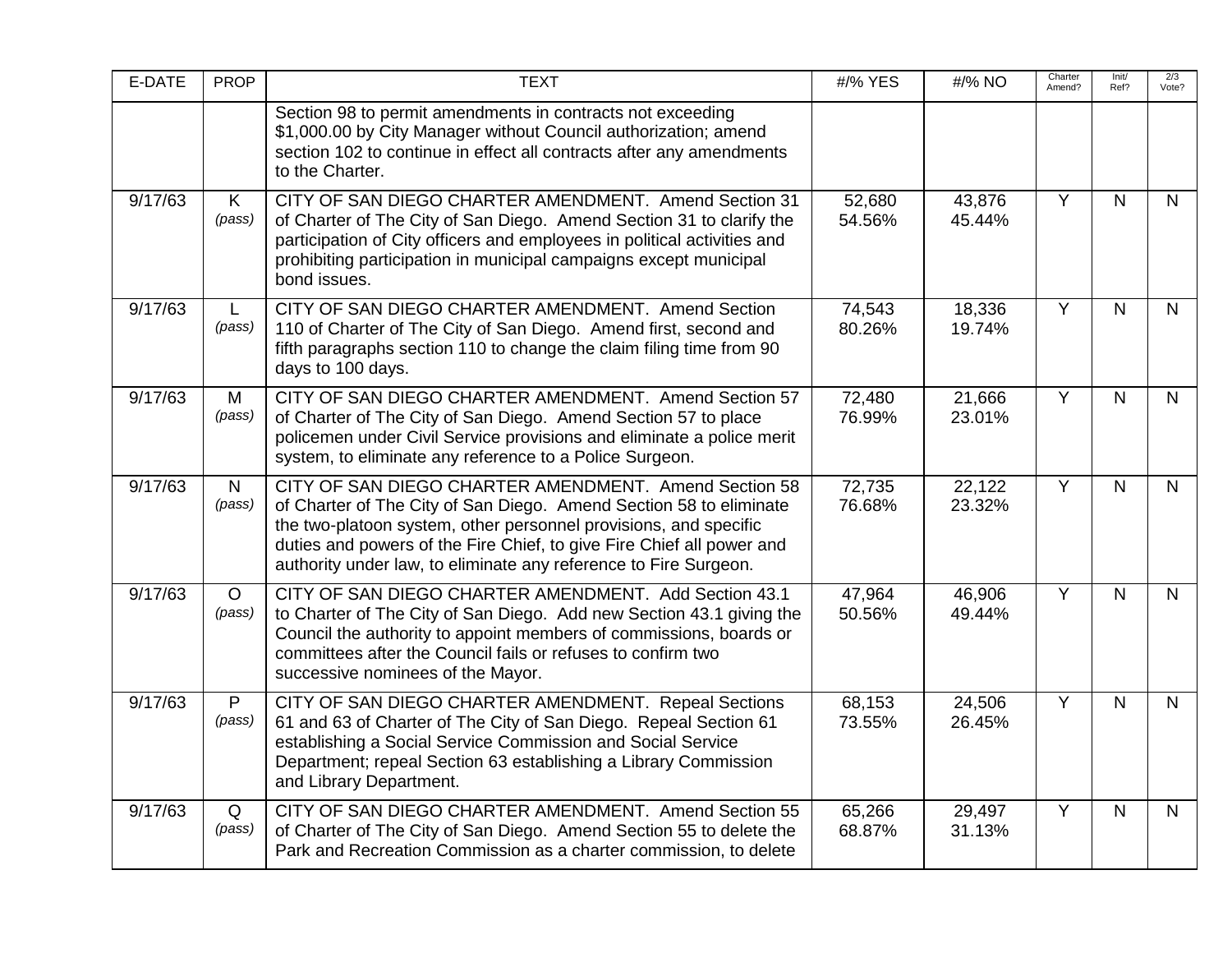| E-DATE  | <b>PROP</b>            | <b>TEXT</b>                                                                                                                                                                                                                                                                                                                                                                                                                                                                                                                                                                                                                                                                                                                             | #/% YES          | #/% NO           | Charter<br>Amend? | Init/<br>Ref?  | 2/3<br>Vote? |
|---------|------------------------|-----------------------------------------------------------------------------------------------------------------------------------------------------------------------------------------------------------------------------------------------------------------------------------------------------------------------------------------------------------------------------------------------------------------------------------------------------------------------------------------------------------------------------------------------------------------------------------------------------------------------------------------------------------------------------------------------------------------------------------------|------------------|------------------|-------------------|----------------|--------------|
|         |                        | reference to the Park and Recreation Director, and give responsibility<br>for park and recreation services to City Manager, to eliminate the<br>authority to contract with San Diego Unified School District.                                                                                                                                                                                                                                                                                                                                                                                                                                                                                                                           |                  |                  |                   |                |              |
| 9/17/63 | $\mathsf{R}$<br>(pass) | CITY OF SAN DIEGO CHARTER AMENDMENT. Amend Section<br>53, add Section 26.1, repeal Sections 33, 34, 36, 44, 46, 59, 60, 60.1<br>and 60.2 of Charter of The City of San Diego. Amend Section 53 to<br>make the City Manager responsible for the Water Utility, require<br>water financial accounts to be maintained by City; eliminate language<br>requiring a water advisory commission; repeal Sections 33, 34, 36,<br>44, 46, 59, 60 and 60.1 abolishing certain administrative<br>departmental requirements; repeal Section 60.2 authorizing<br>consolidation of Public Health Department with County; add new<br>Section 26.1 requiring the City to provide certain public services in<br>lieu of the enumerated repealed sections. | 72,228<br>76.41% | 22,304<br>23.59% | Y                 | N.             | N            |
| 9/17/63 | S<br>(pass)            | CITY OF SAN DIEGO CHARTER AMENDMENT. Repeal Section<br>221 of Charter of The City of San Diego. Repeal Section 221<br>establishing the hours for the City offices from 8:30 o'clock till 5:00<br>o'clock every day except legal holidays.                                                                                                                                                                                                                                                                                                                                                                                                                                                                                               | 72,280<br>77.24% | 21,293<br>22.76% | $\overline{Y}$    | $\overline{N}$ | $\mathsf{N}$ |
| 9/17/63 | $\mathsf{T}$<br>(pass) | CITY OF SAN DIEGO CHARTER AMENDMENT. Amend Section<br>117 of Charter of The City of San Diego. Amend Section 117 to add<br>to the unclassified service all elective City officers, all department<br>heads and one principal assistant or deputy in each department, City<br>Manager, Planning Director, Confidential Secretary to City Attorney,<br>temporary professional persons, interns, and retain in the classified<br>service the incumbents in the positions of Planning Director, principal<br>assistant thereto.                                                                                                                                                                                                             | 68,049<br>73.27% | 24,821<br>26.73% | $\overline{Y}$    | $\mathsf{N}$   | $\mathsf{N}$ |
| 9/17/63 | U<br>(pass)            | CITY OF SAN DIEGO CHARTER AMENDMENT. Repeal Article XII,<br>Sections 193, 194, 195, 195.1, 196, 197, 198, 199, 200 and 201 of<br>Charter of The City of San Diego. Repeal Article XII, Sections 193,<br>194, 195, 195.1, 196, 197, 198, 199, 200 and 201 establishing the<br>requirements for labor in public works.                                                                                                                                                                                                                                                                                                                                                                                                                    | 52,910<br>56.87% | 40,133<br>43.13% | $\overline{Y}$    | $\mathsf{N}$   | $\mathsf{N}$ |
| 9/17/63 | $\vee$<br>(fail)       | CITY OF SAN DIEGO CHARTER AMENDMENT. Repeal Section 95<br>of Charter of The City of San Diego. Repeal Section 95 of Charter of<br>The City of San Diego. Repeal Section 95 establishing a local<br>preference in bidding.                                                                                                                                                                                                                                                                                                                                                                                                                                                                                                               | 42,448<br>45.90% | 50,028<br>54.10% | $\overline{Y}$    | N.             | N            |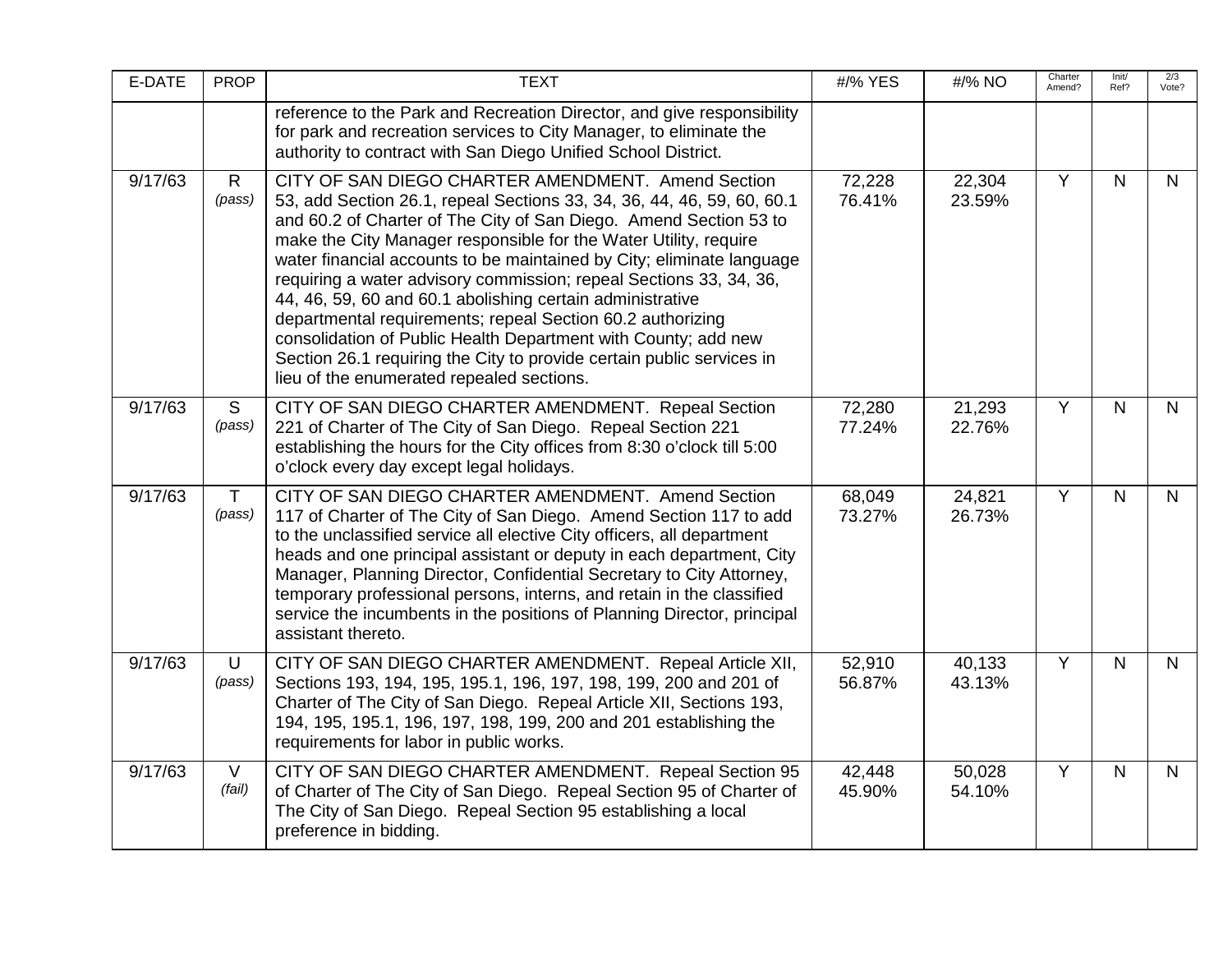| E-DATE   | <b>PROP</b>              | <b>TEXT</b>                                                                                                                                                                                                                                                                                                                                                                                                                                                                                                                                                                                                               | #/% YES          | #/% NO           | Charter<br>Amend? | Init/<br>Ref? | 2/3<br>Vote?   |
|----------|--------------------------|---------------------------------------------------------------------------------------------------------------------------------------------------------------------------------------------------------------------------------------------------------------------------------------------------------------------------------------------------------------------------------------------------------------------------------------------------------------------------------------------------------------------------------------------------------------------------------------------------------------------------|------------------|------------------|-------------------|---------------|----------------|
| 9/17/63  | W<br>(pass)              | CITY OF SAN DIEGO CHARTER AMENDMENT. Amend Section<br>104 of Charter of The City of San Diego. Amend Section 104<br>authorizing the City Council to utilize the laws of the State of<br>California for the term of franchises.                                                                                                                                                                                                                                                                                                                                                                                            | 70,919<br>78.43% | 19,508<br>21.57% | Y                 | N             | N              |
| 9/17/63  | $\mathsf{X}$<br>(pass)   | CITY OF SAN DIEGO CHARTER AMENDMENT. Repeal Section 96<br>of Charter of The City of San Diego. Repeal Section 96 establishing<br>the authority for and the method of progressive payments.                                                                                                                                                                                                                                                                                                                                                                                                                                | 70,902<br>76.94% | 21,252<br>23.06% | $\overline{Y}$    | $\mathsf{N}$  | $\mathsf{N}$   |
| 9/17/63  | Y<br>(pass)              | CITY OF SAN DIEGO CHARTER AMENDMENT. Amend Section<br>213 of Charter of The City of San Diego. Amend Section 213 by<br>inserting the language "or any amendments thereto" to continue<br>ordinances and contracts in existence and in operation at the time of<br>adoption of any charter amendments.                                                                                                                                                                                                                                                                                                                     | 74,608<br>79.88% | 18,788<br>20.12% | Y                 | $\mathsf{N}$  | $\mathsf{N}$   |
| 12/11/62 | 1<br>(fail)              | BOND PROPOSITION. Shall The City of San Diego incur a bonded<br>indebtedness in the principal amount of \$1,200,000 for the purpose of<br>the acquisition and construction by said city of a certain municipal<br>improvement, to wit: additions to and improvements (not including<br>repairs) of the municipal water system of The City of San Diego,<br>including construction of filtration plant, water mains, reconstruction<br>of water conduits and the relocation of water mains, together with all<br>hydrants, valves, appurtenances and appurtenant or incidental work<br>necessary for any of the foregoing? | 50,956<br>62.11% | 31,089<br>37.89% | $\mathsf{N}$      | $\mathsf{N}$  | Y              |
| 12/11/62 | $\overline{2}$<br>(fail) | BOND PROPOSITION. Shall The City of San Diego incur a bonded<br>indebtedness in the principal amount of \$2,750,000 for the purpose of<br>the acquisition and construction by said city of a certain municipal<br>improvement, to wit: additions to and improvements (not including<br>repairs) of the municipal sewer system of the city, including the<br>construction of additional sewers, sewers to replace existing sewers<br>and portions of existing sewers, manholes, and all reconstruction,<br>appurtenances and appurtenant or incidental work necessary for any<br>of the foregoing?                         | 49,976<br>60.90% | 32,092<br>39.10% | $\mathsf{N}$      | $\mathsf{N}$  | $\overline{Y}$ |
| 12/11/62 | $\mathbf{3}$<br>(fail)   | BOND PROPOSITION. Shall The City of San Diego incur a bonded<br>indebtedness in the principal amount of \$7,650,000 for the purpose of<br>the acquisition and construction by said city of a certain municipal<br>improvement, to wit: street work on and in the public streets in said<br>city, including grading, paving, curbs, sidewalks, gutters,<br>reconstruction and resurfacing of existing streets, safety barricades,                                                                                                                                                                                          | 48,583<br>59.97% | 32,432<br>40.03% | $\mathsf{N}$      | $\mathsf{N}$  | Y              |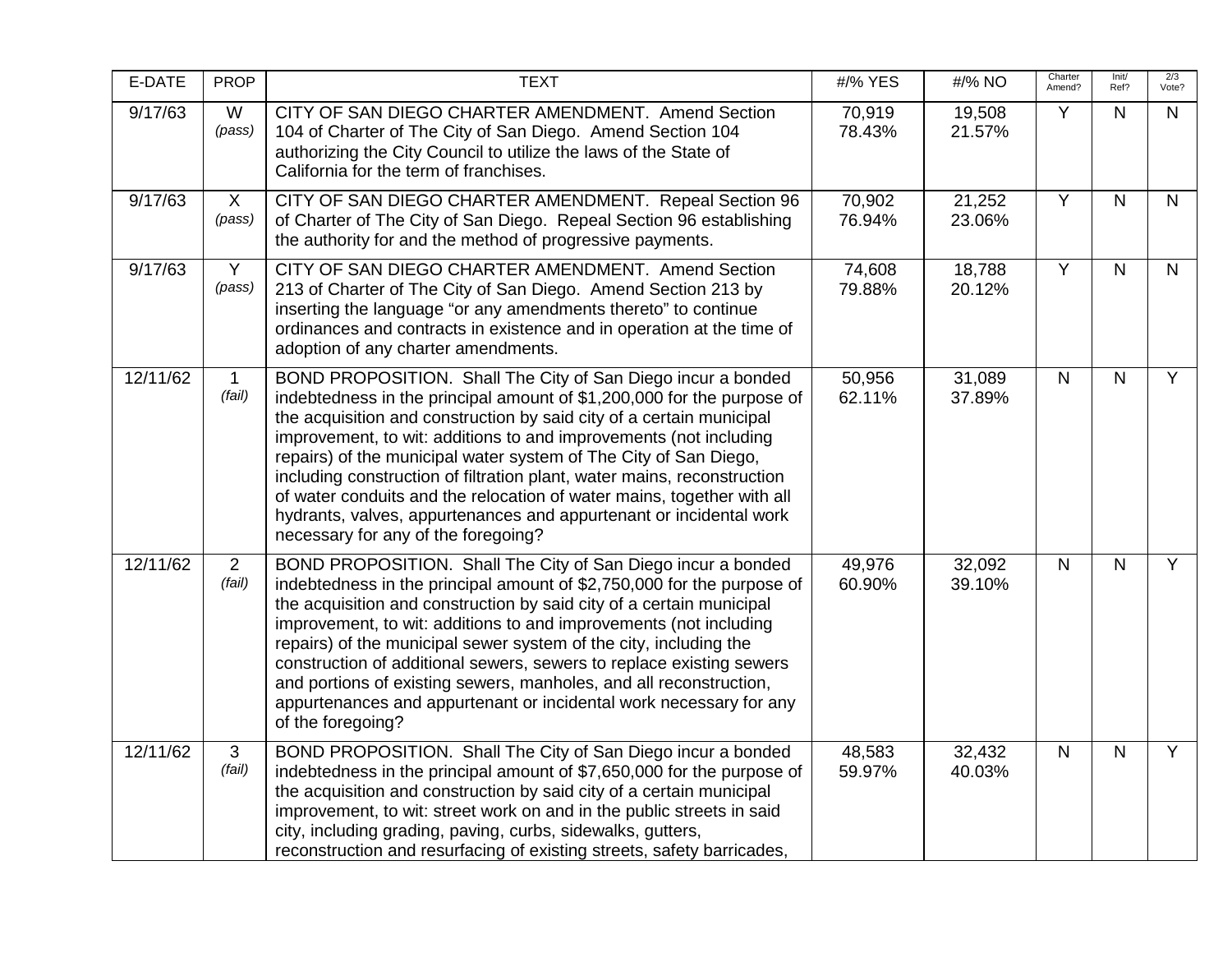| E-DATE   | <b>PROP</b>               | <b>TEXT</b>                                                                                                                                                                                                                                                                                                                                                                                                                                                                                                                                                                                                                                                                                                                                                                                                                                                                                                                  | #/% YES          | #/% NO           | Charter<br>Amend? | Init/<br>Ref? | 2/3<br>Vote?   |
|----------|---------------------------|------------------------------------------------------------------------------------------------------------------------------------------------------------------------------------------------------------------------------------------------------------------------------------------------------------------------------------------------------------------------------------------------------------------------------------------------------------------------------------------------------------------------------------------------------------------------------------------------------------------------------------------------------------------------------------------------------------------------------------------------------------------------------------------------------------------------------------------------------------------------------------------------------------------------------|------------------|------------------|-------------------|---------------|----------------|
|          |                           | right-of-way fencing, planting in center strips and center islands and<br>on slopes, other slope erosion control work, retaining walls, safety<br>lights, signals and other traffic control devices, bridges, culverts,<br>drains and drainage structures, and all appurtenances and<br>appurtenant or incidental work necessary for any of the foregoing?                                                                                                                                                                                                                                                                                                                                                                                                                                                                                                                                                                   |                  |                  |                   |               |                |
| 12/11/62 | $\overline{4}$<br>(fail)  | BOND PROPOSITION. Shall The City of San Diego incur a bonded<br>indebtedness in the principal amount of \$900,000 for the purpose of<br>the acquisition and construction by said city of a certain municipal<br>improvement, to wit: additions to and improvements (not including<br>repairs) of the fire fighting facilities of The City of San Diego,<br>including the construction of the following: fire department<br>headquarters building, additional fire station buildings, addition to<br>existing fire station building, fire station buildings to replace existing<br>fire station buildings, shop building for service of fire apparatus,<br>training tower, and all sewers, drains, utilities, and appurtenant or<br>incidental work necessary for any of the foregoing?                                                                                                                                       | 50,055<br>61.57% | 31,240<br>38.43% | N                 | N             | Y              |
| 12/11/62 | $5\overline{)}$<br>(fail) | BOND PROPOSITION. Shall The City of San Diego incur a bonded<br>indebtedness in the principal amount of \$2,100,000 for the purpose of<br>the acquisition and construction by said city of a certain municipal<br>improvement, to wit: additional construction, development and<br>improvement (not including repairs) of the park and recreation system<br>of The City of San Diego, such construction, development and<br>improvement to include grading, landscaping, shore protection,<br>buildings for recreational purposes, service buildings, restrooms,<br>additions to existing buildings, reconstruction of California Tower,<br>recreational facilities including tennis courts, shuffleboard courts and<br>other recreational facilities, sprinkler systems, roads, trails, walks,<br>parking areas, sewers, drains and all utilities and appurtenant or<br>incidental work necessary for any of the foregoing? | 47,336<br>58.00% | 34,273<br>42.00% | $\mathsf{N}$      | $\mathsf{N}$  | Y              |
| 12/11/62 | $6\phantom{1}$<br>(fail)  | BOND PROPOSITION. Shall The City of San Diego incur a bonded<br>indebtedness in the principal amount of \$400,000 for the purpose of<br>the acquisition and construction by said city of a certain municipal<br>improvement, to wit: construction of branch library buildings in said<br>city, including the construction of branch library buildings to replace<br>existing branch library buildings in said city, and including all sewers,<br>drains, landscaping, utilities and appurtenant or incidental work<br>necessary for any of the foregoing?                                                                                                                                                                                                                                                                                                                                                                    | 47,776<br>58.33% | 34,128<br>41.67% | N                 | $\mathsf{N}$  | $\overline{Y}$ |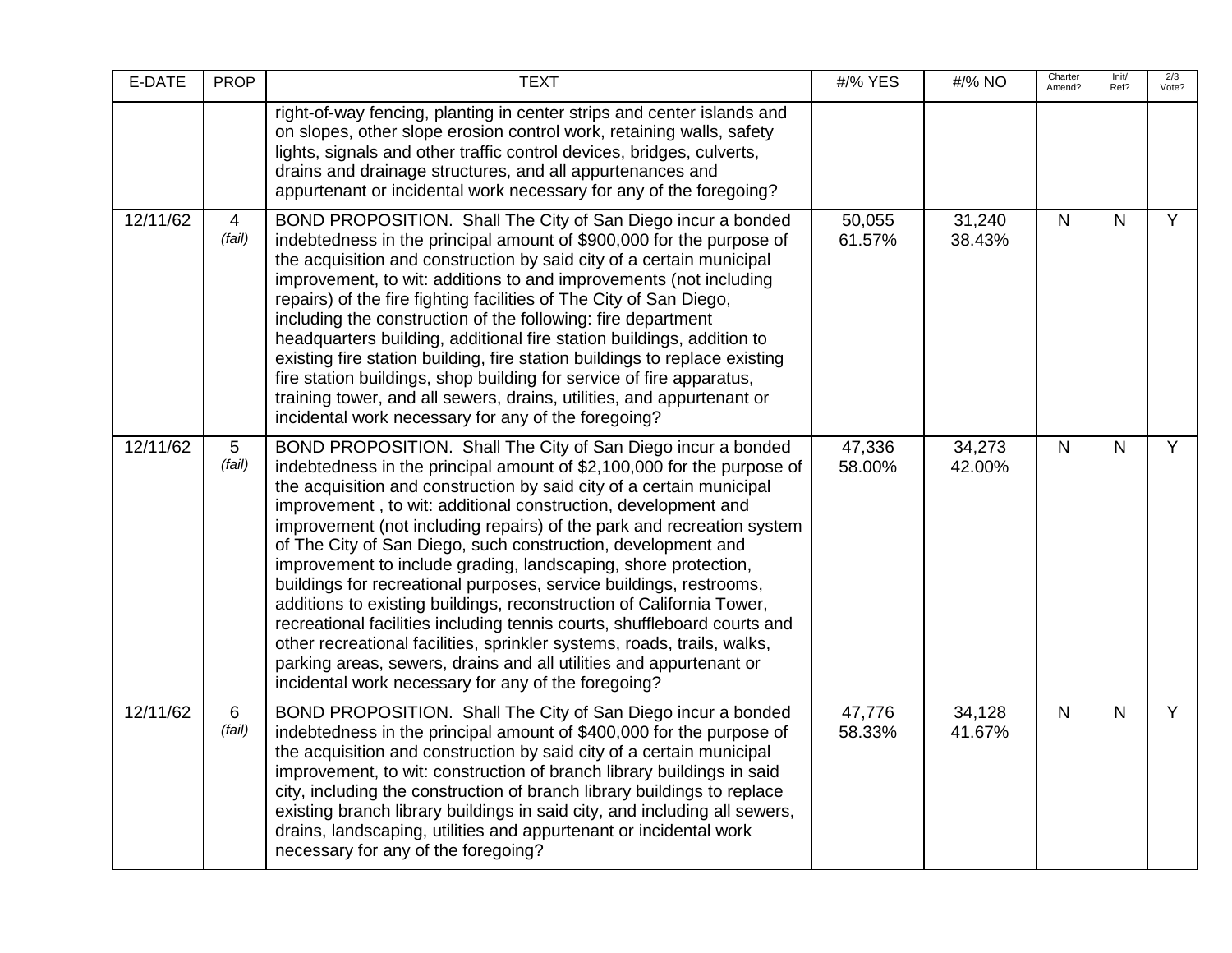| E-DATE  | <b>PROP</b>            | <b>TEXT</b>                                                                                                                                                                                                                                                                                                                                                                                                                                                                                                                                                                                                                                                                                                                                                                                                                                                                                                                       | #/% YES          | #/% NO           | Charter<br>Amend? | Init/<br>Ref? | 2/3<br>Vote? |
|---------|------------------------|-----------------------------------------------------------------------------------------------------------------------------------------------------------------------------------------------------------------------------------------------------------------------------------------------------------------------------------------------------------------------------------------------------------------------------------------------------------------------------------------------------------------------------------------------------------------------------------------------------------------------------------------------------------------------------------------------------------------------------------------------------------------------------------------------------------------------------------------------------------------------------------------------------------------------------------|------------------|------------------|-------------------|---------------|--------------|
| 11/6/62 | $\mathsf{F}$<br>(pass) | CITY OF SAN DIEGO CHARTER AMENDMENT. Amend Sections<br>69, 71, 77, 91, 92 and 93 of Charter of The City of San Diego.<br>Amend Section 69 to eliminate excessive detail and administrative<br>language relating to the budget and supplying language requiring<br>information in connection with the preparation and submission of the<br>annual budget; amend Section 71 to authorize City Council to<br>increase any amount or add new items to the annual appropriation<br>ordinance and delete language which requires the permission of the<br>Manager, Board, Commission or officer in charge of the department;<br>amend second paragraph Section 77 to permit utilization of capital<br>outlays fund for the initial furnishing and equipping of permanent<br>public improvements; amend Sections 91, 92 and 93 to liberalize the<br>inter-fund utilization of City monies to keep the City in a better cash<br>position. | 89,340<br>56.51% | 68,764<br>43.49% | Y                 | $\mathsf{N}$  | N            |
| 11/6/62 | G<br>(pass)            | CITY OF SAN DIEGO CHARTER AMENDMENT. Amend Sections<br>10, 12, 13, 25 and 212 of Charter of The City of San Diego. Amend<br>first, second, third and fifth paragraphs Section 10 to change the<br>municipal primary and general election from the spring to the fall of<br>odd-numbered years; amend second paragraph Section 12, second<br>paragraph Section 13, Section 25, to change "May" to "December";<br>amend Section 212 to change "May" to"December," to eliminate<br>obsolete language concerning elections and the effective date of the<br>Charter, to add "Committee" to City agencies charged with duties,<br>and to authorize the Council to take necessary action after the<br>effective date of any Charter amendments.                                                                                                                                                                                         | 94,578<br>59.46% | 64,482<br>40.54% | Y                 | $\mathsf{N}$  | $\mathsf{N}$ |
| 11/6/62 | H<br>(pass)            | CITY OF SAN DIEGO CHARTER AMENDMENT. Amend Sections<br>10 and 66, repeal Section 65 of Charter of The City of San Diego.<br>Amend Section 66 to establish five electoral districts in the San Diego<br>Unified School District, to nominate members of the Board of<br>Education by district and elect at large, to reduce the term of office of<br>members to four years, to require compensation of members to be<br>paid by the School District; amend fourth paragraph of Section 10 to<br>delete election of members of Board; repeal Section 65, composition<br>of school system.                                                                                                                                                                                                                                                                                                                                           | 83,887<br>51.71% | 78,350<br>48.29% | Y                 | $\mathsf{N}$  | $\mathsf{N}$ |
| 11/6/62 | $\mathbf{I}$           | THERE WAS NO PROPOSITION "I" ON THE 11/6/62 BALLOT.                                                                                                                                                                                                                                                                                                                                                                                                                                                                                                                                                                                                                                                                                                                                                                                                                                                                               |                  |                  |                   |               |              |
| 11/6/62 | J                      | CITY OF SAN DIEGO CHARTER AMENDMENT. Amend Section 40<br>of Charter of The City of San Diego. Amend first, fifth, eighth, and                                                                                                                                                                                                                                                                                                                                                                                                                                                                                                                                                                                                                                                                                                                                                                                                     | 103,151          | 55,784           | Y                 | $\mathsf{N}$  | N            |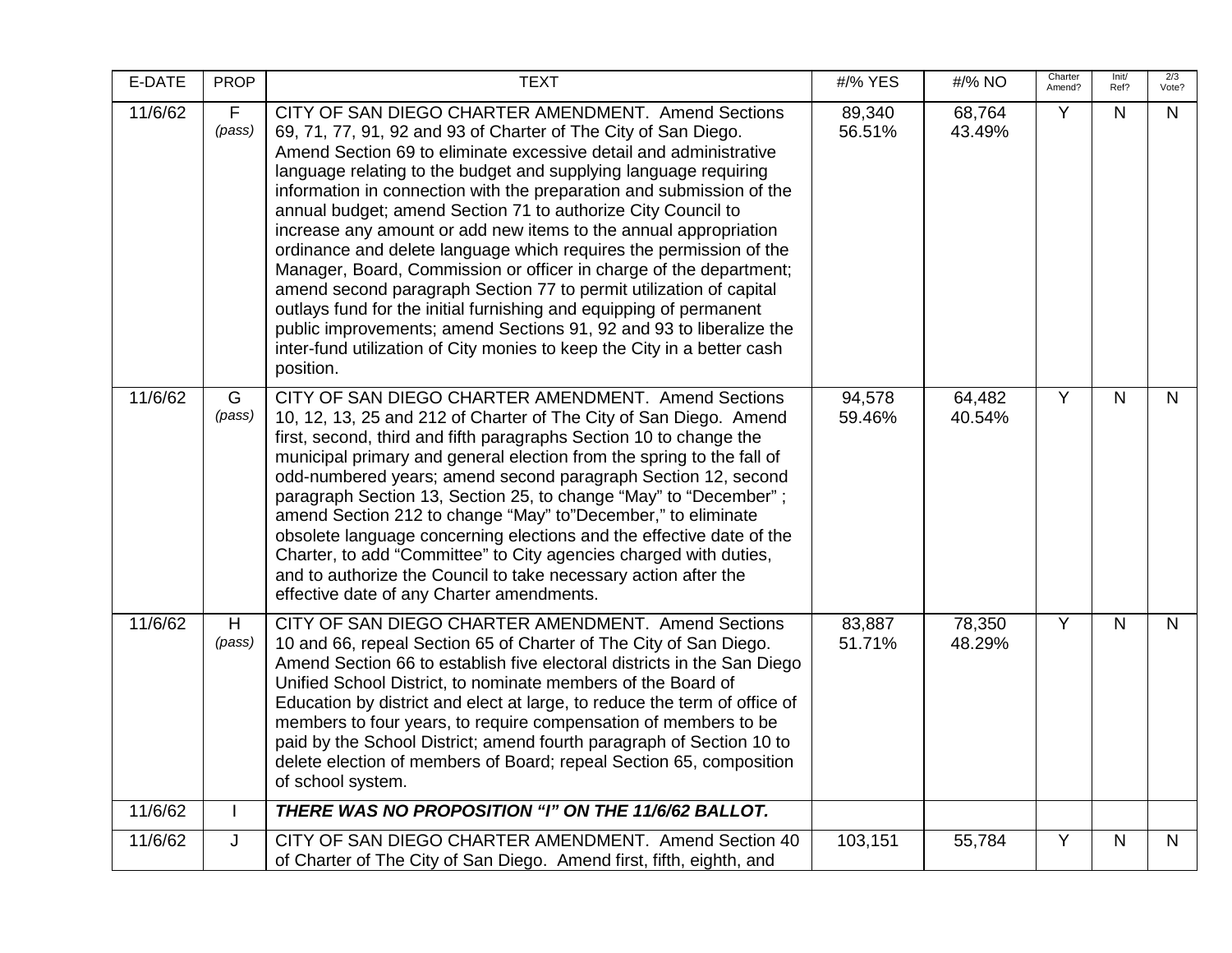| E-DATE | <b>PROP</b>       | <b>TEXT</b>                                                                                                                                                                                                                                                                                                                                                                                                                                                                                                                                                                                                                                                                                                                                                                                                                                                                                                                        | #/% YES           | #/% NO           | Charter<br>Amend? | Init/<br>Ref? | 2/3<br>Vote?   |
|--------|-------------------|------------------------------------------------------------------------------------------------------------------------------------------------------------------------------------------------------------------------------------------------------------------------------------------------------------------------------------------------------------------------------------------------------------------------------------------------------------------------------------------------------------------------------------------------------------------------------------------------------------------------------------------------------------------------------------------------------------------------------------------------------------------------------------------------------------------------------------------------------------------------------------------------------------------------------------|-------------------|------------------|-------------------|---------------|----------------|
|        | (pass)            | ninth paragraphs Section 40 prohibiting the election of the City<br>Attorney to a regular term of four years at the same time the Mayor is<br>being elected to a regular term of four years, requiring the initial<br>election for a term of six years of the City Attorney, prohibiting the<br>decrease of salary during the term of office of the City Attorney,<br>establishing \$15,000.00 as a minimum annual salary for the City<br>Attorney.                                                                                                                                                                                                                                                                                                                                                                                                                                                                                | 64.90%            | 35.10%           |                   |               |                |
| 6/5/62 | M<br>(fail)       | THE CITY OF SAN DIEGO MISSION BAY PARK DEVELOPMENT<br>BOND PROPOSITION: Shall The City of San Diego incur a bonded<br>indebtedness in the principal sum of \$12,600,000 for the purpose of<br>acquisition and construction of a certain municipal improvement, to<br>wit: the acquisition and construction of additional recreational facilities<br>in Mission Bay Park, including dredging the bay, filling of land, the<br>construction of bridges, bulkheads, jetties, wharves, anchorages,<br>boat landings, boat houses, bath houses and other buildings with<br>necessary equipment, furniture and furnishings, parks, landscaping<br>and playground equipment and facilities, all for the development of<br>Mission Bay Park for park and recreational purposes, including in<br>said improvement the construction of all streets, parking lots, utilities,<br>lighting, sewers and drainage structures necessary therefor? | 89,172<br>64.05%  | 50,055<br>35.95% | $\mathsf{N}$      | $\mathsf{N}$  | $\overline{Y}$ |
| 6/5/62 | N<br>(fail)       | THE CITY OF SAN DIEGO PARK AND RECREATIONAL SYSTEM<br>BOND PROPOSITION: Shall The City of San Diego incur a bonded<br>indebtedness in the principal sum of \$10,000,000 for the purpose of<br>the acquisition and construction of a certain municipal improvement,<br>to wit: additions to and the extension and improvement (not including<br>repairs and not including any improvements or facilities in Mission<br>Bay Park) of park and recreational facilities of The City of San Diego,<br>including grading, landscaping, buildings with necessary equipment,<br>furniture and furnishings, structures, playground facilities and<br>equipment, the acquisition of land for additional parks and<br>recreational facilities, and the construction of all streets, parking lots,<br>utilities, lighting, sewers and drainage structures necessary for said<br>improvement?                                                   | 86,064<br>62.22%  | 52,268<br>37.78  | $\mathsf{N}$      | $\mathsf{N}$  | $\overline{Y}$ |
| 6/5/62 | $\circ$<br>(pass) | THE CITY OF SAN DIEGO TENTH AVENUE MARINE TERMINAL<br>IMPROVEMENT BOND PROPOSITION: Shall The City of San<br>Diego incur a bonded indebtedness in the principal sum of<br>\$2,400,000 for the purpose of the acquisition and construction of a                                                                                                                                                                                                                                                                                                                                                                                                                                                                                                                                                                                                                                                                                     | 104,322<br>75.62% | 33,640<br>24.38% | $\mathsf{N}$      | N             | $\overline{Y}$ |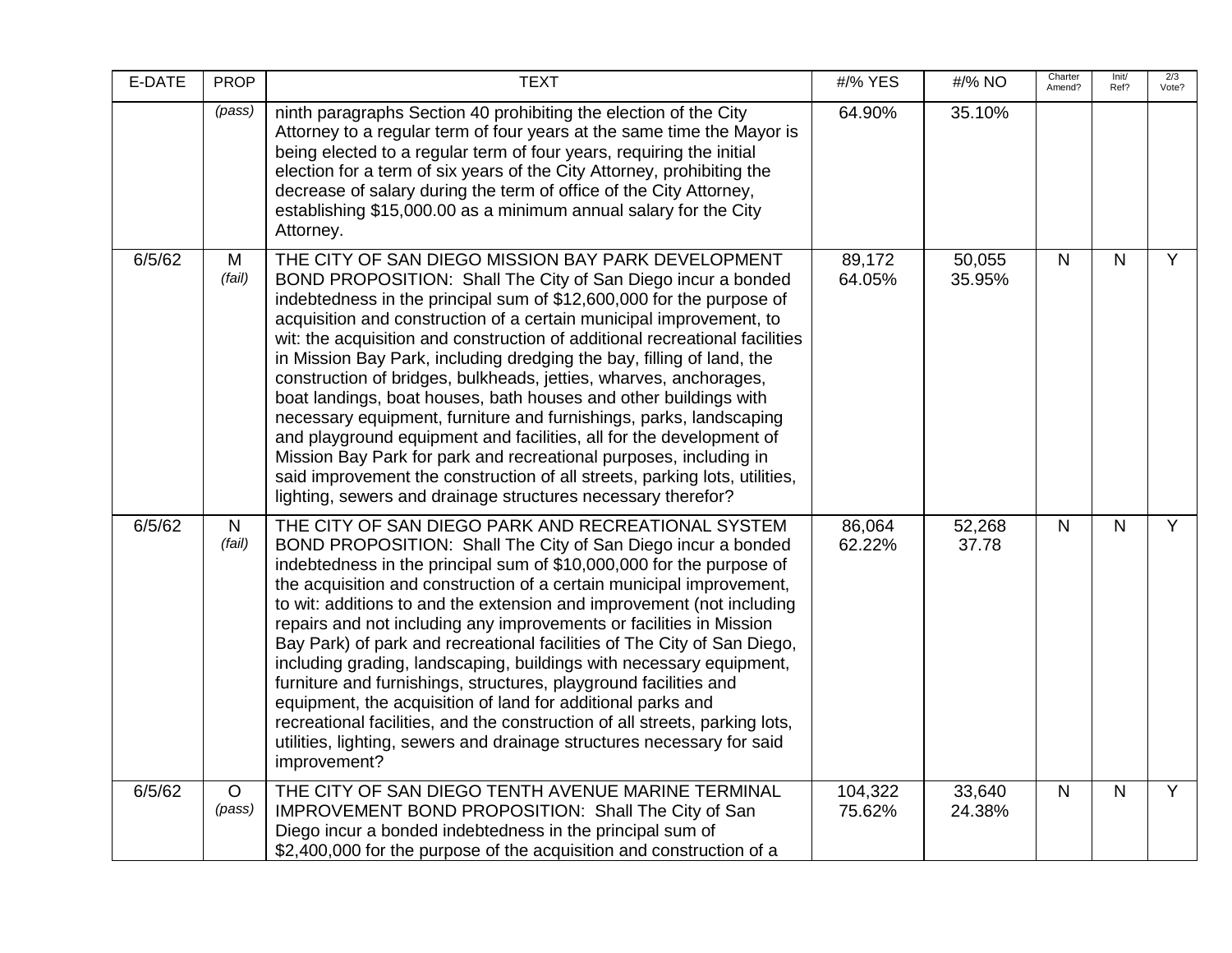| E-DATE  | <b>PROP</b>             | <b>TEXT</b>                                                                                                                                                                                                                                                                                                                                                                                                                                                                                                                                                                                                                                                       | #/% YES          | #/% NO           | Charter<br>Amend? | Init/<br>Ref? | 2/3<br>Vote? |
|---------|-------------------------|-------------------------------------------------------------------------------------------------------------------------------------------------------------------------------------------------------------------------------------------------------------------------------------------------------------------------------------------------------------------------------------------------------------------------------------------------------------------------------------------------------------------------------------------------------------------------------------------------------------------------------------------------------------------|------------------|------------------|-------------------|---------------|--------------|
|         |                         | certain municipal improvement, to wit: additions to and improvements<br>(not including repairs) of the Tenth Avenue Marine Terminal by the<br>acquisition and construction of a warehouse, elevated water tank,<br>railway tracks, utilities, paving, additional bulk handling and storage<br>facilities, including relocation of portions of the now existing bulk<br>handling facility, and appurtenant work?                                                                                                                                                                                                                                                   |                  |                  |                   |               |              |
| 6/5/62  | $\mathsf{P}$<br>(pass)  | THE CITY OF SAN DIEGO HARBOR ISLAND IMPROVEMENT<br>BOND PROPOSITION: Shall The City of San Diego incur a bonded<br>indebtedness in the principal sum of \$1,900,000 for the purpose of<br>the acquisition and construction of a certain municipal improvement,<br>to wit: the improvement of the area called Harbor Island and the<br>isthmus leading thereto by dredging, grading, capping, utilities,<br>drainage structures, roadways, curbs, sidewalks, automobile parking<br>areas, landscaping, and appurtenant work?                                                                                                                                       | 92,282<br>67.03% | 45,390<br>32.97% | $\mathsf{N}$      | $\mathsf{N}$  | Y            |
| 6/5/62  | Q                       | THERE WAS NO PROPOSITION "Q" ON THE 6/5/62 BALLOT.                                                                                                                                                                                                                                                                                                                                                                                                                                                                                                                                                                                                                |                  |                  |                   |               |              |
| 6/5/62  | $\mathsf{R}$<br>(pass)  | CITY OF SAN DIEGO CHARTER AMENDMENT. Amend<br>paragraphs (f) and (h) of Section 54 of Article V of the Charter of The<br>City of San Diego. This amendment includes in the general purposes<br>for which revenues derived from the tidelands and the operation of<br>San Diego Harbor may be used, the payment of principal and interest<br>of general obligation and revenue bonds issued for the improvement<br>of the harbor or of the tidelands; and gives to the Council discretion in<br>the vesting of control regulation and supervision of the Department of<br>Aviation when created.                                                                   | 87,688<br>67.68% | 41,879<br>32.32% | Y                 | $\mathsf{N}$  | $\mathsf{N}$ |
| 4/18/61 | (fail)                  | Amend paragraph 3 of Section 55 of the Charter of The City of San<br>Diego. This amendment provides that whenever the City Manager<br>recommends and the Council finds that the public interest demands<br>it, the Council may without a vote of the people authorize the opening<br>and maintenance of streets and highways over, through and across<br>City fee-owned land which has heretofore or hereafter been formally<br>dedicated in perpetuity by ordinance or statute for park recreation<br>and cemetery purposes; PROVIDED, HOWEVER, that Balboa Park<br>in San Diego, California, is specifically exempted from the provisions<br>of this paragraph. | 36,344<br>41.96% | 50,277<br>58.04% | Y                 | init          | $\mathsf{N}$ |
| 4/18/61 | $\mathbf{II}$<br>(pass) | Shall Ordinance No. 8453 (New Series) of the Ordinances of The City<br>of San Diego, entitled, "An ordinance authorizing the sale and                                                                                                                                                                                                                                                                                                                                                                                                                                                                                                                             | 60,413<br>71.03% | 24,643<br>28.97% | $\mathsf{N}$      | N             | Y            |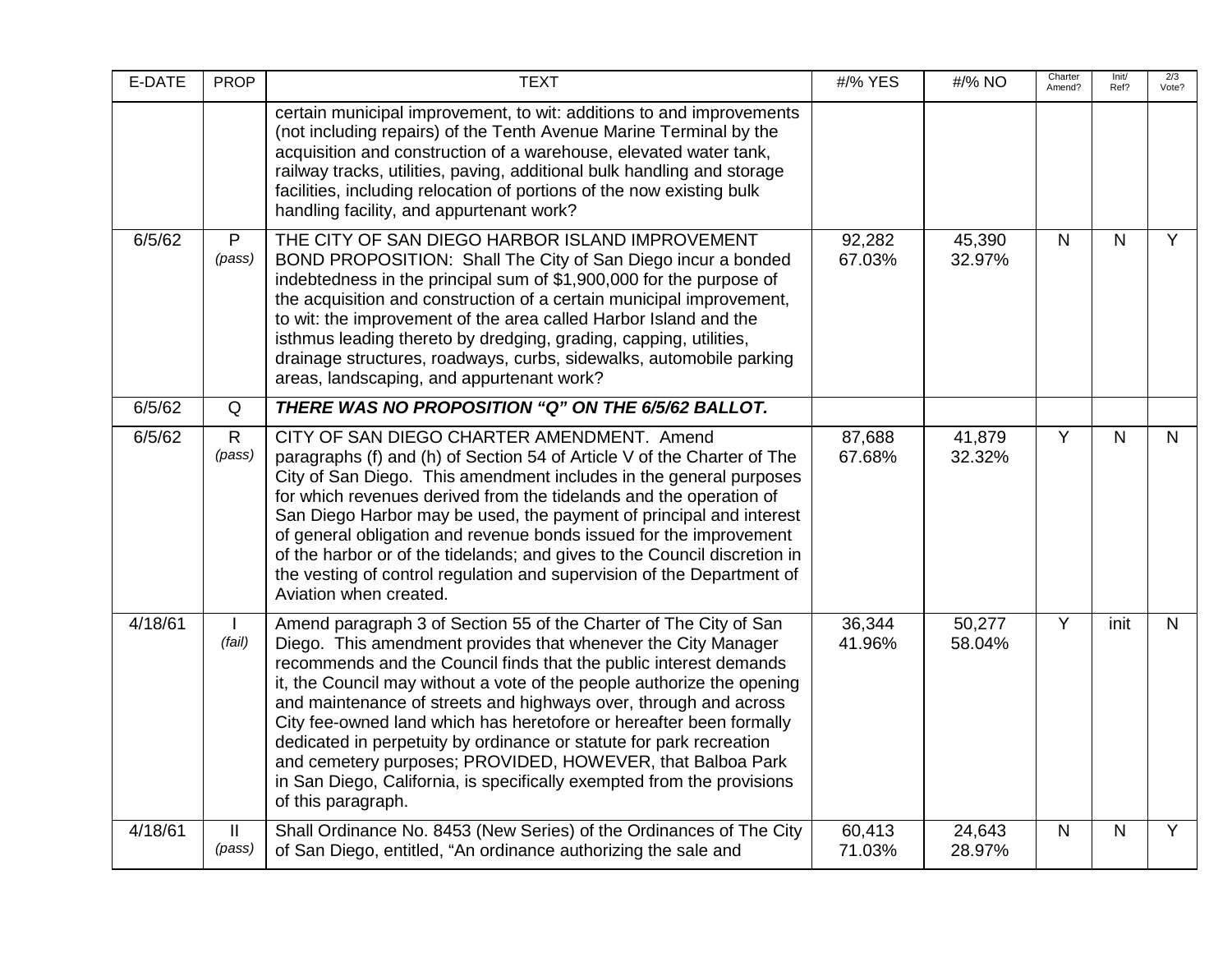| E-DATE  | <b>PROP</b> | <b>TEXT</b>                                                                                                                                                                                                                                                                                                                                                                                                                                                                                                                                                                                                                                                                                                                                                                                                                                                                                                                                                                                                                 | #/% YES           | #/% NO           | Charter<br>Amend? | Init/<br>Ref? | 2/3<br>Vote?   |
|---------|-------------|-----------------------------------------------------------------------------------------------------------------------------------------------------------------------------------------------------------------------------------------------------------------------------------------------------------------------------------------------------------------------------------------------------------------------------------------------------------------------------------------------------------------------------------------------------------------------------------------------------------------------------------------------------------------------------------------------------------------------------------------------------------------------------------------------------------------------------------------------------------------------------------------------------------------------------------------------------------------------------------------------------------------------------|-------------------|------------------|-------------------|---------------|----------------|
|         |             | conveyance of a portion of Balboa Park lying southerly of U.S.<br>Highway 101 crosstown freeway between Cabrillo Freeway and Park<br>Boulevard, containing 8 acres more or less, to the San Diego Unified<br>School District for school and community recreational purposes, upon<br>such terms and conditions as may be deemed by the City Council to<br>be in the best interests of the people of The City of San Diego,"<br>adopted by the Council of said City March 2,1961, be ratified?                                                                                                                                                                                                                                                                                                                                                                                                                                                                                                                               |                   |                  |                   |               |                |
| 4/18/61 | Ш<br>(fail) | Shall Ordinance No. 8454 (New Series) of the Ordinances of The City<br>of San Diego, entitled, "An ordinance authorizing the sale and<br>conveyance of all the remaining portions of Pueblo Lots 1253,<br>1266, 1269, 1272, 1273, 1274, 1275, 1294, 1304, 1305, 1306, 1315.<br>1316, 1317, 1318, 1319, 1321, 1322, 1326, 1327, 1329, 1330, 1334,<br>1351, 1353, and 1355, excepting therefrom those portions of Pueblo<br>Lots 1326,1330, and 1334 lying westerly of U.S. Highway 101, lying<br>north of the San Diego River; upon such terms and conditions as may<br>be deemed by the City Council to be in the best interests of the<br>people of The City of San Diego," adopted by the Council of said City<br>March 2, 1961, be ratified?                                                                                                                                                                                                                                                                             | 39,365<br>47.41%  | 43,665<br>52.59% | N                 | N.            | N              |
| 11/8/60 | A<br>(pass) | CITY OF SAN DIEGO CHARTER AMENDMENT. Amends Section<br>90.2 of Article VII of the Charter of The City of San Diego. This<br>amendment revises said Section 90.2 providing for the establishment<br>and collection of sewer service charges, defining sewer revenues, the<br>Sewer Revenue Fund into which sewer revenues are paid, the uses<br>of said fund, and providing for the issuance of sewer revenue bonds<br>payable from said fund, and makes changes therein and additions<br>thereto; revises purposes for which sewer revenue bonds may be<br>issued; provides more flexibility in bond maturities; authorizes the<br>Council to issue not to exceed \$42,500,000 of sewer revenue bonds<br>payable from the Sewer Revenue Fund for the purposes stated in<br>Subsection 2 of the amendment; and authorizes additional sewer<br>revenue bonds payable from said fund to be issued when authorized<br>by a majority vote of the qualified voters voting on the proposition of<br>issuing such additional bonds. | 133,008<br>71.66% | 52,604<br>28.34% | Y                 | N.            | $\mathsf{N}$   |
| 6/7/60  | A<br>(pass) | THE CITY OF SAN DIEGO HARBOR IMPROVEMENT BOND<br>PROPOSITION: Shall The City of San Diego incur a bonded<br>indebtedness in the principal sum of \$3,600,000 for the purpose of<br>acquisition, construction and completion by said City of a certain                                                                                                                                                                                                                                                                                                                                                                                                                                                                                                                                                                                                                                                                                                                                                                       | 109,619<br>83.99% | 20,889<br>16.01% | $\mathsf{N}$      | $\mathsf{N}$  | $\overline{Y}$ |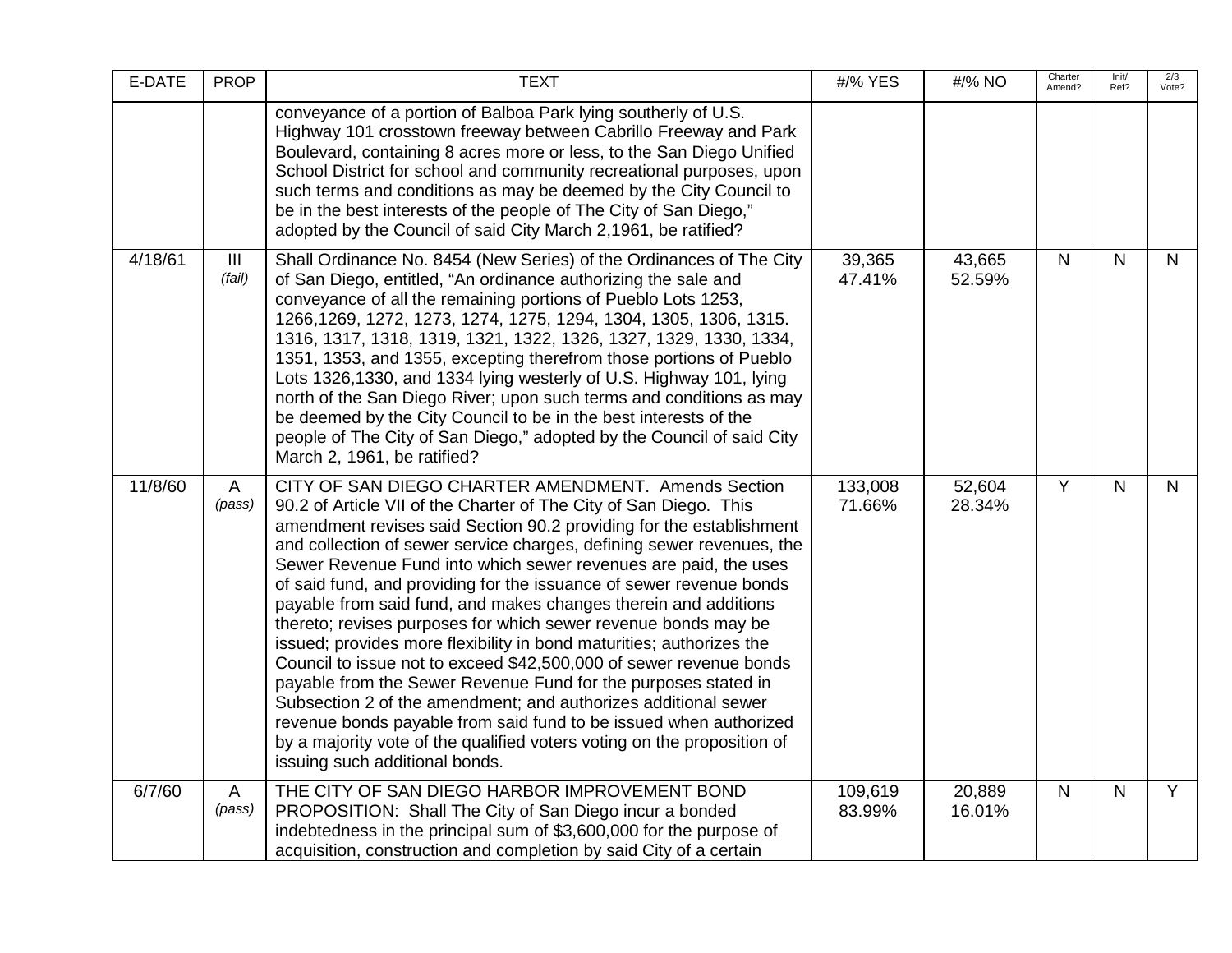| E-DATE | <b>PROP</b>            | <b>TEXT</b>                                                                                                                                                                                                                                                                                                                                                                                                                                                                                                                                                      | #/% YES          | #/% NO           | Charter<br>Amend? | Init/<br>Ref? | 2/3<br>Vote?   |
|--------|------------------------|------------------------------------------------------------------------------------------------------------------------------------------------------------------------------------------------------------------------------------------------------------------------------------------------------------------------------------------------------------------------------------------------------------------------------------------------------------------------------------------------------------------------------------------------------------------|------------------|------------------|-------------------|---------------|----------------|
|        |                        | municipal improvement, to wit: additions to and improvements (not<br>including repairs) of the 10th Avenue Marine Terminal for the receipt,<br>handling, storage and shipping of cargo, freight and property, such<br>additions and improvements consisting of a warehouse, truck<br>terminal, railroad tracks, cranes and all access roads, paving, utilities,<br>drains, sewers, apparatus, equipment and appurtenances and<br>appurtenant work necessary or convenient therefor?                                                                              |                  |                  |                   |               |                |
| 6/7/60 | B<br>(pass)            | CITY OF SAN DIEGO - CHARTER AMENDMENT NO. 1. Amend<br>paragraphs (a) and (f) of Section 54 of Article V of the Charter of The<br>City of San Diego. This amendment increases the number of<br>members of Harbor Commission; changes their term of office to five<br>(5) years; and states the general purposes for which revenues<br>derived from tidelands and the operation of San Diego Harbor may<br>be used, including the payment of principal and interest of revenue<br>and general obligation bonds issued for harbor purposes.                         | 92,697<br>75.51% | 30,066<br>24.49% | $\overline{Y}$    | N             | $\mathsf{N}$   |
| 6/7/60 | $\mathsf{C}$<br>(pass) | CITY OF SAN DIEGO - CHARTER AMENDMENT NO. 2. Amend<br>Section 117 of Article VIII of the Charter of The City of San Diego.<br>This amendment will add the position of Assistant Park and<br>Recreation Director to the Unclassified Service of the City.                                                                                                                                                                                                                                                                                                         | 74,495<br>63.23% | 43,327<br>36.77% | $\overline{Y}$    | N.            | $\mathsf{N}$   |
| 6/7/60 | D<br>(fail)            | Shall Ordinance No. 8281 (New Series) of the Ordinances of The City<br>of San Diego, entitled, "An Ordinance authorizing the conveyance to<br>the Regents of the University of California or to the nonprofit<br>corporation as proposed by Dr. Jonas Salk of all the portioned of<br>Torrey Pines Park situated within Pueblo Lot 1324 upon such terms<br>and conditions as may be deemed by the City Council to be in the<br>best interests of the people of the City of San Diego," adopted by the<br>City Council of said City April 8,1960, be ratified?    | 69,397<br>59.09% | 48,037<br>40.91% | $\mathsf{N}$      | N.            | $\overline{Y}$ |
| 6/7/60 | E<br>(pass)            | Shall Ordinance No.8282 (New Series) of the Ordinances of The City<br>of San Diego, entitled, "An Ordinance authorizing the conveyance to<br>the Regents of the University Of California or to the nonprofit<br>corporation as proposed by Dr. Jonas Salk of all the remaining<br>portion of Pueblo Lot 1324 lying north of the San Diego River upon<br>such terms and conditions as may be deemed by the City Council to<br>be in the best interests of the people of the City of San Diego,"<br>adopted by the Council of said City April 8,1960, be ratified? | 95,756<br>73.96% | 33,721<br>26.04% | $\mathsf{N}$      | N             | $\mathsf{N}$   |
| 6/7/60 | F                      | Shall Ordinance No.8223 (New Series) of the Ordinances of The City                                                                                                                                                                                                                                                                                                                                                                                                                                                                                               | 74,019           | 44,618           | N                 | $\mathsf{N}$  | Y              |